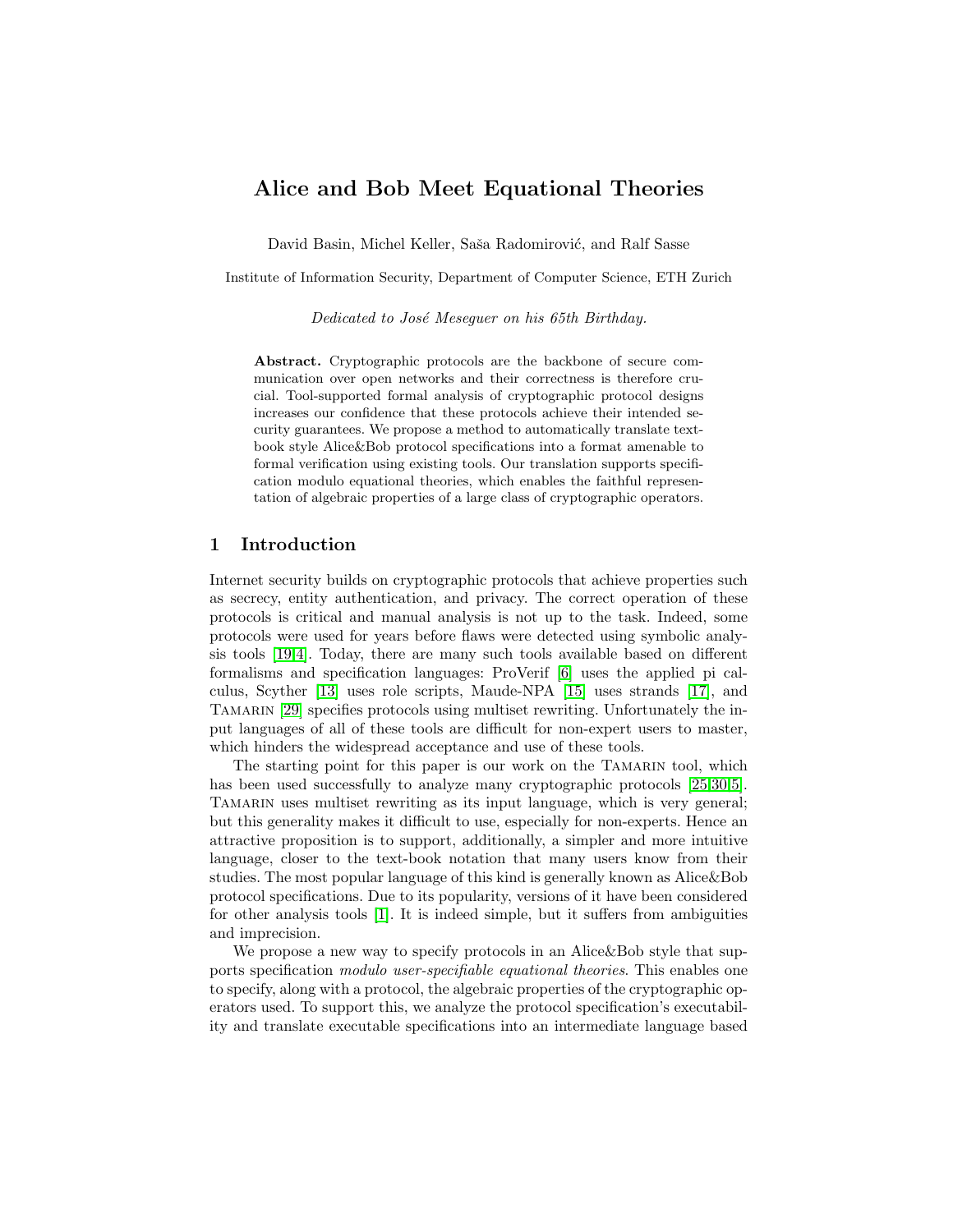on role scripts. We then determine which checks should be made on the messages by the participants, based on their current knowledge and the equational theory, and insert those checks into the compiled role scripts. Non-executable specifications are rejected, and warnings to the user are displayed when checks cannot be inserted as expected, for example, when the same name is used repeatedly, but due to encryption the principal cannot verify if all occurrences are instantiated in the same way. The role scripts can then be further translated to any protocol analysis tool's input language, as our theoretical results are general. We have implemented this first general-purpose translation step and, for TAMARIN's input language, we have also implemented the second step. Taken together, this provides an automatic translation from Alice&Bob specifications to the TAMARIN tool's input language [\[18\]](#page-20-6).

As mentioned, equational theories are used to model the algebraic properties of cryptographic operators. Support for different equational theories therefore allows a more precise analysis of protocols. Specifying suitable equational theories is fundamental for the symbolic analysis of cryptographic protocols as otherwise attacks may be missed. Moreover, for some protocols, their execution would even be impossible without algebraic properties. For example, for Diffie-Hellman key exchange, the partners cannot establish the same key without exponentiation being commutative. We focus on subterm-convergent theories, which we require for the results presented in this paper. Note that these theories have the finite variant property [\[12,](#page-19-5)[16\]](#page-20-7), which is a prerequisite for many automated protocol analysis tools as well.

To handle the imprecision inherent in basic Alice&Bob notation, we build upon previous work that makes explicit many of this notation's assumptions. In particular, Caleiro, Viganò, and Basin [\[9\]](#page-19-6) provide an operational semantics based on the spi calculus that formalizes how principals construct and parse messages and makes explicit what checks should be made by honest principals. Mödersheim [\[26\]](#page-20-8) studies a similar problem in the context of equational theories. See Section [5](#page-16-0) for a more detailed comparison.

We also build upon and take inspiration in our work from the research and tools of José Meseguer. TAMARIN uses Maude [\[11\]](#page-19-7) as a back-end for unification modulo equational theories. Moreover, inspired by Maude-NPA [\[15\]](#page-20-1), Tamarin computes variants following [\[16\]](#page-20-7). This motivated the design decision of supporting user-specified subterm-convergent equational theories in addition to built-in theories with the finite variant property that is used both in TAMARIN and in the translation we present in this paper.

In Section [2](#page-2-0) we describe Alice&Bob notation. In Section [3](#page-6-0) we present the role-script notation for protocols, explain how to decide the executability of given Alice&Bob protocols and how to add appropriate checks, and provide an example. We describe our automated translation to TAMARIN in Section [4](#page-15-0) and compare to related work in Section [5,](#page-16-0) before we draw conclusions in Section [6.](#page-18-0)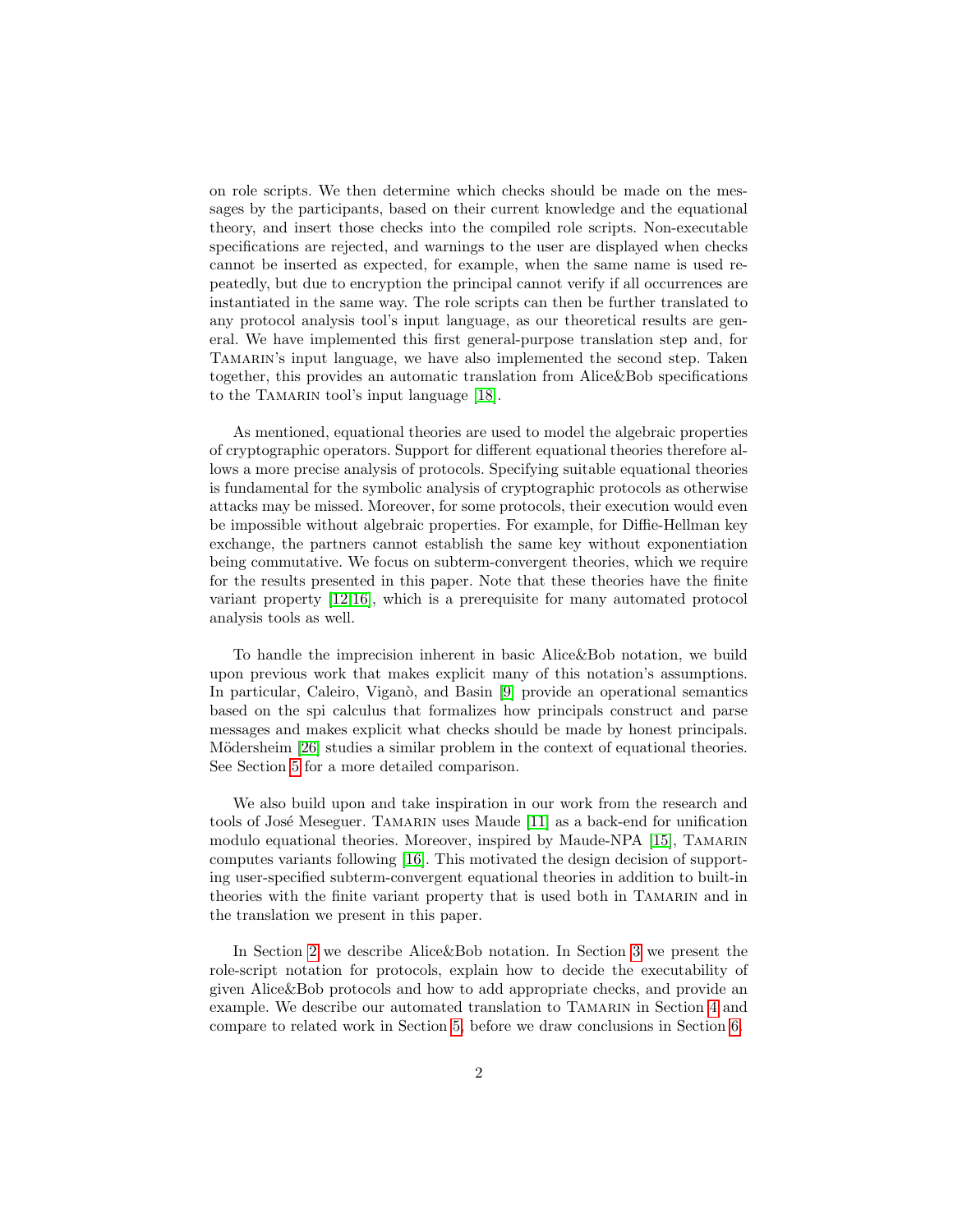**1.** 
$$
C \to S
$$
:  $C, V, n$   
\n**2.**  $S \to C$ :  $\{k, V, n\}_{k_{CS}}, \{k, C\}_{k_{VS}}$   
\n**3.**  $C \to V$ :  $\{t, t'\}_k, \{k, C\}_{k_{VS}}$   
\n**4.**  $V \to C$ :  $\{t\}_k$ 

<span id="page-2-1"></span>Fig. 1. An intuitive but ambiguous description of an authentication protocol.

# <span id="page-2-0"></span>2 Alice&Bob Protocol Notation

In this section we formalize Alice&Bob notation. First, we highlight ambiguities with the text-book version of this notation due to its inherent imprecision, and we explain the general idea of our formalization. Afterwards we specify this notation in more detail.

#### <span id="page-2-2"></span>2.1 Overview

In Alice&Bob notation, a protocol is specified as a list of message exchange steps of the form

$$
A \to B: \; msg.
$$

These steps describe the actions that are performed by honest principals in a protocol run. The semantics of an Alice&Bob specification defines the behavior of the principals running the protocol. Our semantics is based on the work of Caleiro, Viganò, and Basin [\[9\]](#page-19-6).

To illustrate the need for a formal semantics, consider the simplified basic Kerberos authentication protocol [\[27\]](#page-20-9) shown in Figure [1.](#page-2-1) At first glance, this protocol's meaning seems clear. The principal in role  $C$  sends his identity, the name of a resource  $V$ , and the nonce  $n$  to the authentication server  $S$ . A nonce is an arbitrary number to be used only once in a security protocol. The principal in role  $S$  then responds by returning two ciphertexts, the first one generated with a shared key  $k_{CS}$  between C and S and the second generated with a key  $k_{VS}$ , shared between V and S. The principal C then decrypts the first ciphertext to obtain the key  $k$  and verifies the nonce  $n$  and the intended communication partner V. If these checks succeed, then  $C$  encrypts fresh nonces  $t$  and  $t'$  under  $k$  and sends this ciphertext along with the second ciphertext to  $V$ . The principal V then responds with the encryption of  $t$  under the key  $k$ , which is obtained by decrypting the second ciphertext  ${k, C}_{k_{VS}}$ .

While this account provides a high-level explanation of the protocol's workings, the precise actions the principals must take are not fully spelled out. In order to send the message  $\{k, V, n\}_{k_{CS}}, \{k, C\}_{k_{VS}}$  in Step 2, S must first construct it. Intuitively, one would assume that S knows  $k_{CS}$  and  $k_{VS}$  and generates a fresh key k and can therefore construct the message. But this is not stated explicitly. It is possible that the protocol's designer had in mind that  $k$  is known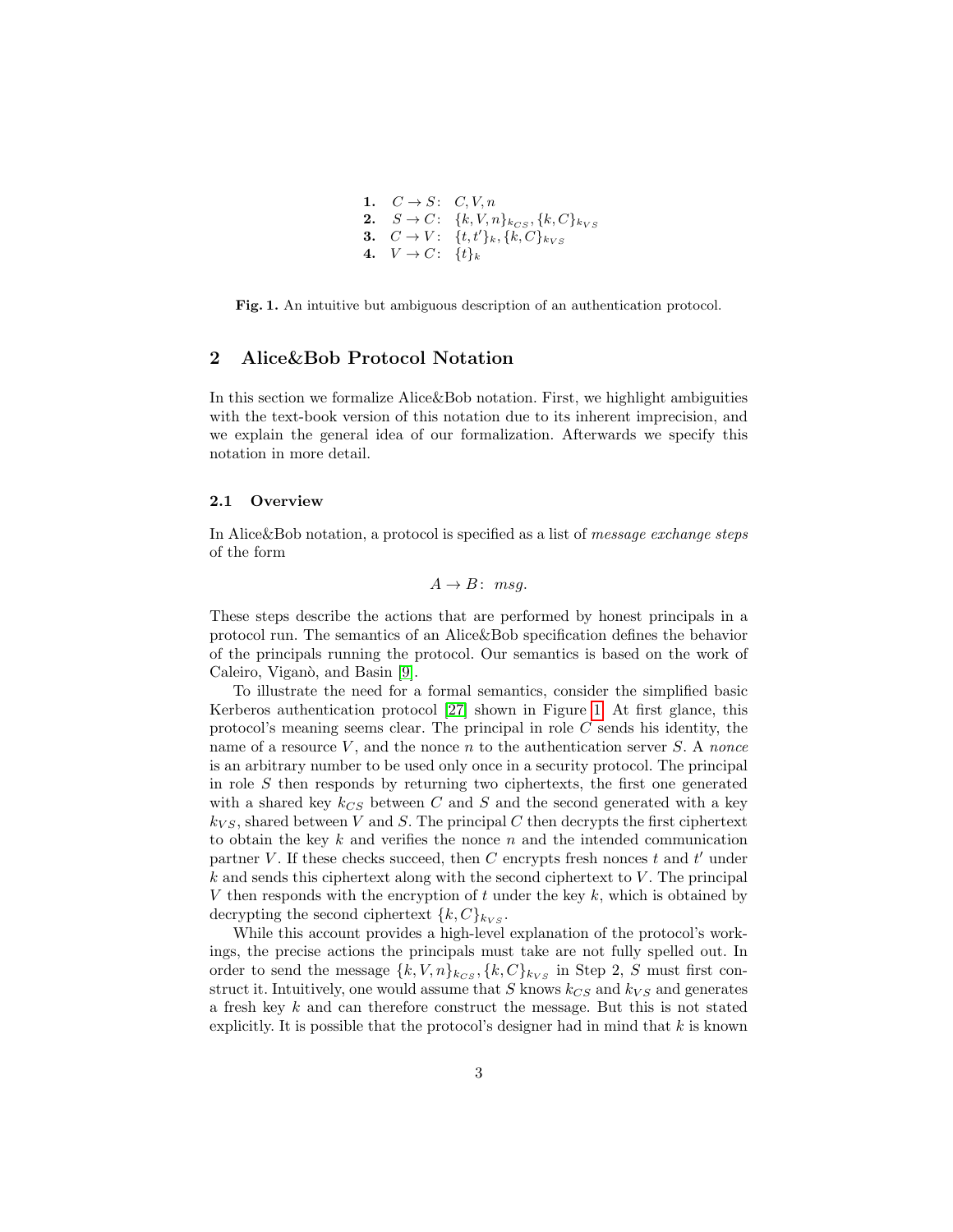only to  $C$  and  $V$ , while  $S$  only knows the two ciphertexts in Step 2. The specification as given does not resolve this ambiguity. It is also unclear whether  $n$  is actually a nonce, even though the choice of name suggests this. It could just as well be a constant or a publicly known value, neither of which we would assume of a nonce.

Another aspect left implicit in Figure [1](#page-2-1) is what the principals do with the messages they receive. If we assume that  $k_{CS}$  actually denotes the shared secret key between  $C$  and  $S$  and that both know the key and  $C$  has no other prior knowledge, then  $C$  should extract the key  $k$  by decrypting the first ciphertext of Step 2 with the secret key  $k_{CS}$ . This is the only way C can construct the message  $\{t, t'\}_k$  in Step 3. For this reason, we must formalize the new information gained by analyzing incoming messages based on the knowledge that a principal has.

We formalize Alice&Bob notation based on the notion of knowledge, given by a set of messages, which grows during protocol execution when new messages are received or fresh nonces are generated. We define what information is stored, how incoming messages are parsed and compared to existing knowledge, and how messages are composed for sending.

In the rest of this section, we provide a complete formalization of Alice&Bob notation, which is the basis of our Alice&Bob input language and our translation to the intermediate representation format that follows. Note that Alice&Bob notation is independent of the adversary model. We do not define the capabilities of the adversary as they can be independently specified.

#### <span id="page-3-0"></span>2.2 Messages and Message Model

We use a signature  $\Sigma$  containing three sorts, Fresh, Public, and Msg, where both Fresh and Public are subsorts of Msg. Each operator  $f: s_1 \dots s_n \to s$ defined on any of the sorts has a top sort overloading, i.e.,  $f: Msg...Msg \rightarrow$ Msg. We assume disjoint sets of countably infinite variables  $X_s$  for each sort, with  $X = \bigcup_s X_s$ .  $\mathcal{T}_{\Sigma,s}$  is the set of ground terms of sort s and  $\mathcal{T}_{\Sigma,s}(X)$  is the set of terms of sort s. We use  $\mathcal{T}_{\Sigma}$  and  $\mathcal{T}_{\Sigma}(X)$  for the corresponding term algebras.

By default,  $\Sigma$  includes the following operators: pairing, projections (first or second element of a pair), symmetric and asymmetric encryption and decryption, digital signing, and hashing. The set of equations  $\mathcal E$  defining these operators gives rise to an equational theory  $(\Sigma, \mathcal{E})$ .

In addition to the default operators, users can specify further operators together with the equations defining them. The user-defined equations must be subterm-convergent: directed from left to right, the resulting rewrite system must be convergent and the right-hand side of any equation is either (1) a constant that is in normal form with respect to the rewrite system or (2) a strict subterm of the left-hand side. Combining the default theory with such additional user-supplied operators and their equational specification yields a theory that is also subterm-convergent. We say that a term  $t$  is *derivable* from a set of terms  $M$ if it can be constructed by repeated application of operators in  $\Sigma$  to the terms in M under the equational theory  $\mathcal{E}$ .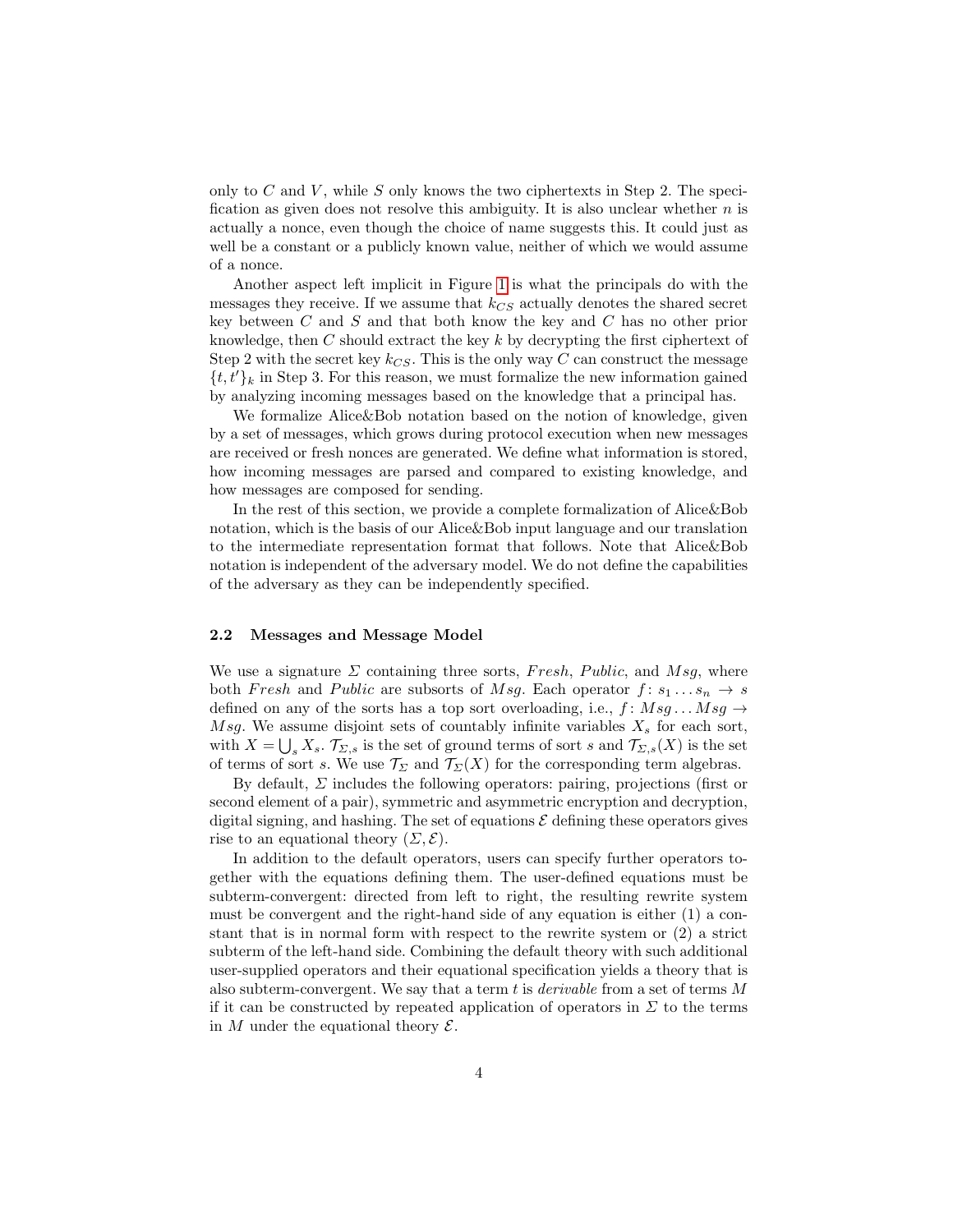We define positions in terms as sequences  $p = [i_1, \ldots, i_n]$  of positive natural numbers. We use  $t|_p$  to denote the subterm of t at position p, and for the empty sequence [] we define  $t = t_{\vert \vert}$ . We use the operator  $\cdot$  to concatenate sequences. Two positions p, p' are siblings if  $|p| = |p'|$  and there is an immediate parent position p'' such that  $p = p'' \cdot [i]$  and  $p' = p'' \cdot [i']$  with  $i \neq i'$  for two natural numbers  $i$  and  $i'$ .

All other standard notation follows the account of Baader and Nipkow [\[2\]](#page-19-8).

### 2.3 Alice&Bob in Detail

Prior to defining Alice&Bob notation, we first describe the principal's initial knowledge and the knowledge that a principal has during a protocol's execution

Knowledge and Basic Sets. Principals remember messages they acquire during protocol execution. We call the set of messages that are derivable from acquired messages the principal's knowledge. Knowledge is essential for constructing messages to be sent, analyzing received messages, and comparing the messages received in a protocol step to messages received in an earlier step.

A principal's knowledge is in general infinite; if Alice knows a message  $m$ , she can immediately derive infinitely many messages, for example by concatenating arbitrarily many copies of  $m$ . To finitely represent the knowledge of the principals participating in a protocol, basic sets proposed by Caleiro et al. [\[9\]](#page-19-6) can be used. A basic set for M is a minimal set of terms from which all terms in M can be derived.

Initial Knowledge. A principal's initial knowledge is the basic set of messages that the principal knows prior to performing any protocol actions, that is, before the first sending or receiving action. A default initial knowledge can be generated from the protocol's context, i.e., the protocol and all the roles appearing in it, or the initial knowledge can be explicitly given.

Alice&Bob Protocol Specifications. We now define Alice&Bob protocol specifications.

**Definition 1.** An Alice&Bob protocol specification is a quadruple ( $Spec, \rho, \Sigma, \mathcal{E}$ ), where:

– Spec is a finite sequence step<sub>1</sub>,..., step<sub>n</sub> of message exchange steps where, for  $t \in \{1, \ldots, n\}$ , step<sub>t</sub>, has the form

label<sub>t</sub>.  $S \to R: (n_1, \ldots, n_v)$ .m.

Here R and S are distinct role names (terms of sort Public),  $n_1, \ldots, n_v$  are distinct variable names of sort Fresh,  $\text{label}_{t}$  is a unique name given to this message exchange step, and  $m \in \mathcal{T}_{\Sigma}(X)$  is a message.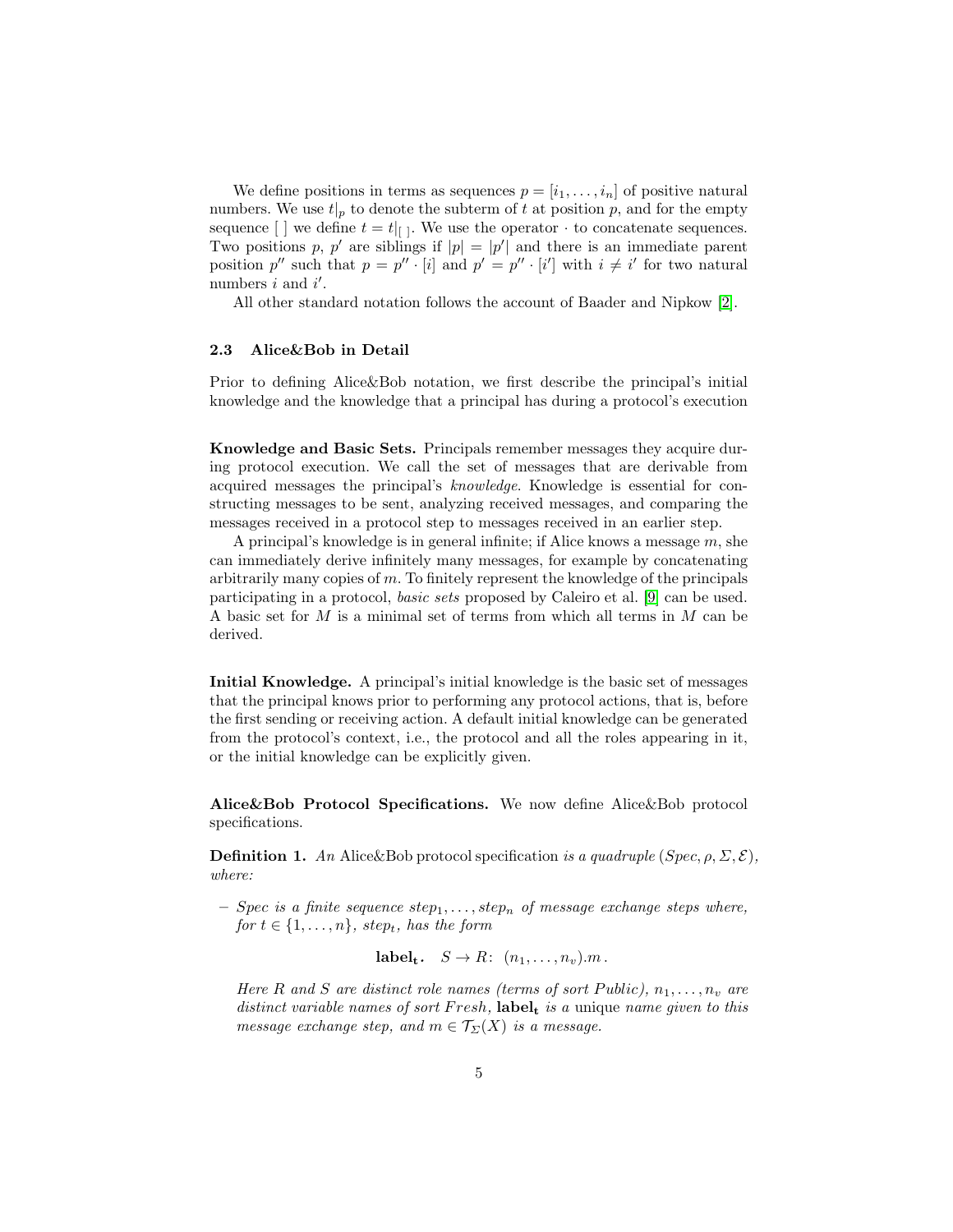- $-$  ρ is a partial map  $\mathcal{T}_{\Sigma,Public}(X) \rightarrow \mathcal{P}(\mathcal{T}_{\Sigma}(X))$  from role names to sets of messages representing that role's explicit initial knowledge in the protocol. Note that this explicit initial knowledge may very well be empty and can then be omitted. The notational conventions below explain the standard initial knowledge that is always assumed to be available to each role.
- $(\Sigma, \mathcal{E})$  is a subterm-convergent equational theory specifying operators and their defining equations.

Note that we require fresh nonces  $(n_1, \ldots, n_v)$  to be stated explicitly. They are assumed to be generated randomly by the sender at the beginning of the step, before the message is constructed and sent. This information is actually redundant: since we know the initial knowledge, we can find out if a nonce is fresh. Nevertheless, we explicitly declare fresh nonces to improve readability and to help catch specification errors.

Our definition says that the fresh nonces must have distinct variable names. This not only includes the current message exchange step, but also the complete protocol. Two fresh variables with the same name may not appear in a protocol and a variable that appears in the initial knowledge of a principal may not be redefined as a fresh variable. Moreover, a fresh variable name must not coincide with any role name; this is ensured by having different sorts for role names and fresh variables.

The labels are given just for reference and we omit them in many cases. Also, we drop the parentheses enclosing the fresh variable names when there are none.

<span id="page-5-0"></span>Notational Conventions. Alice&Bob protocol specifications rely heavily on implicit notational conventions. For instance, the notation  $k_{CS}$  suggests that this term is a shared key between  $C$  and  $S$ . There is also no need to mention that  $C$  is the client and  $S$  is the server. We need to be a bit more formal in a computer-interpretable input language, but we also use the following notational conventions and some short-hands to keep our Alice&Bob notation compact yet still precise:

- $-$  Variables representing fresh terms (of sort  $Fresh$ ) and general message terms (of sort  $Msg$ ) are denoted by lower case letters, possibly with subscripts.
- $-$  Variables representing public terms (of sort *Public*), including role names, are denoted by capital letters. In the following example, the principal in role A sends her own name to the principal in role B,

$$
A \to B: A.
$$

Note that the 'A' before the colon denotes the name of a role while the 'A' after the colon denotes the name of the principal that executes role A during an execution of the protocol.

– Constants are public terms that are denoted as strings in single quotes. Below, the principal in role A sends the constant 'Hello!' to the principal in role B: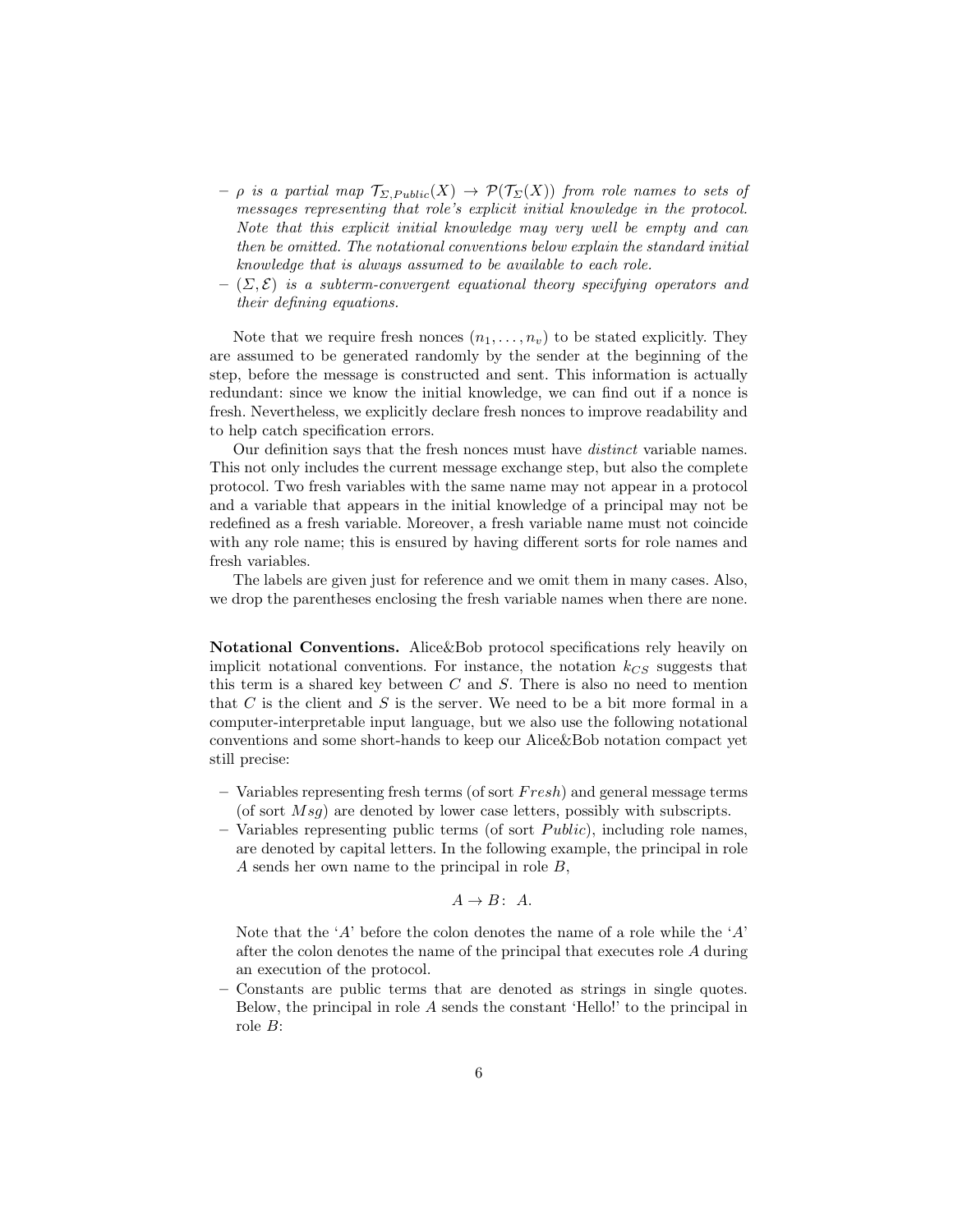$A \rightarrow B$ : 'Hello!'.

– The asymmetric encryption of a message m with the public key  $pk(A)$  of principal A is denoted by  $\{m\}_{pk(A)}$ . This is syntactic sugar for  $enc(m, pk(k)),$ where  $enc(\_ ,\_ )$ ,  $dec(\_ ,\_ )$ , and  $pk(\_ )$  are operators defined by the equation

<span id="page-6-1"></span>
$$
\text{dec}(\text{enc}(m, \text{pk}(k)), k) = m. \tag{1}
$$

Thus  $pk(A)$  is syntactic sugar for  $pk(k)$ , where k is a private key (a fresh term) that A knows.

– Digital signatures are a special case of asymmetric encryption, with  $sk(A)$ denoting the secret key k of the principal in role  $\tilde{A}$  with the associated public key denoted as  $pk(A)$ . Signature verification is defined by the equation

$$
sigverify(sign(m, sk(A)), m, pk(A)) = True.
$$
\n(2)

This equation is treated as a predicate by principals. In protocol analysis tools such as Tamarin, it is possible to restrict the protocol executions analyzed to those that fulfill the predicate.

– The symmetric encryption of a message m with the secret key  $k(A, B)$  shared by the principals A and B is denoted by  $\{m\}_{k(A,B)}$ . This is syntactic sugar for  $\texttt{senc}(m, k)$ , where  $\texttt{senc}(.,.)$  and  $\texttt{sdec}(.,.)$  are operators defined by the equation

<span id="page-6-2"></span>
$$
\text{sdec}(\texttt{senc}(m,k),k) = m \tag{3}
$$

and  $k(A, B) = k$  for a shared secret key k (a fresh term) that both A and B know.

– For each principal A, we assume that A's initial knowledge contains its own private key  $sk(A)$ . Moreover, A's initial knowledge includes for each principal B that principal's public key  $pk(B)$ , and the shared secret key  $k(A, B)$ . These keys need not be explicitly specified as a principal's initial knowledge. The corresponding encryption functions and their definitions [\(1\)](#page-6-1) and [\(3\)](#page-6-2) are included in the equational theory by default. Similarly, pairing and projection of terms are also included and they satisfy the following two equations.

$$
\mathtt{fst}(\mathtt{pair}(a,b)) = a \\ \mathtt{snd}(\mathtt{pair}(a,b)) = b
$$

For  $n \geq 2$ , we write  $(a_1, \ldots, a_n)$  for the repeated, left-associative application of the pairing operator to the terms  $a_1, \ldots, a_n$ . We drop the parentheses whenever the resulting expression is unambiguous.

With these conventions, Figure [2](#page-7-0) shows a specification of the simplified Kerberos authentication protocol in our Alice&Bob syntax.

# <span id="page-6-0"></span>3 From Equations to Rewriting Rules

We translate Alice&Bob protocol scripts to a tool's input language via an intermediate representation called role scripts. A role script represents a principal's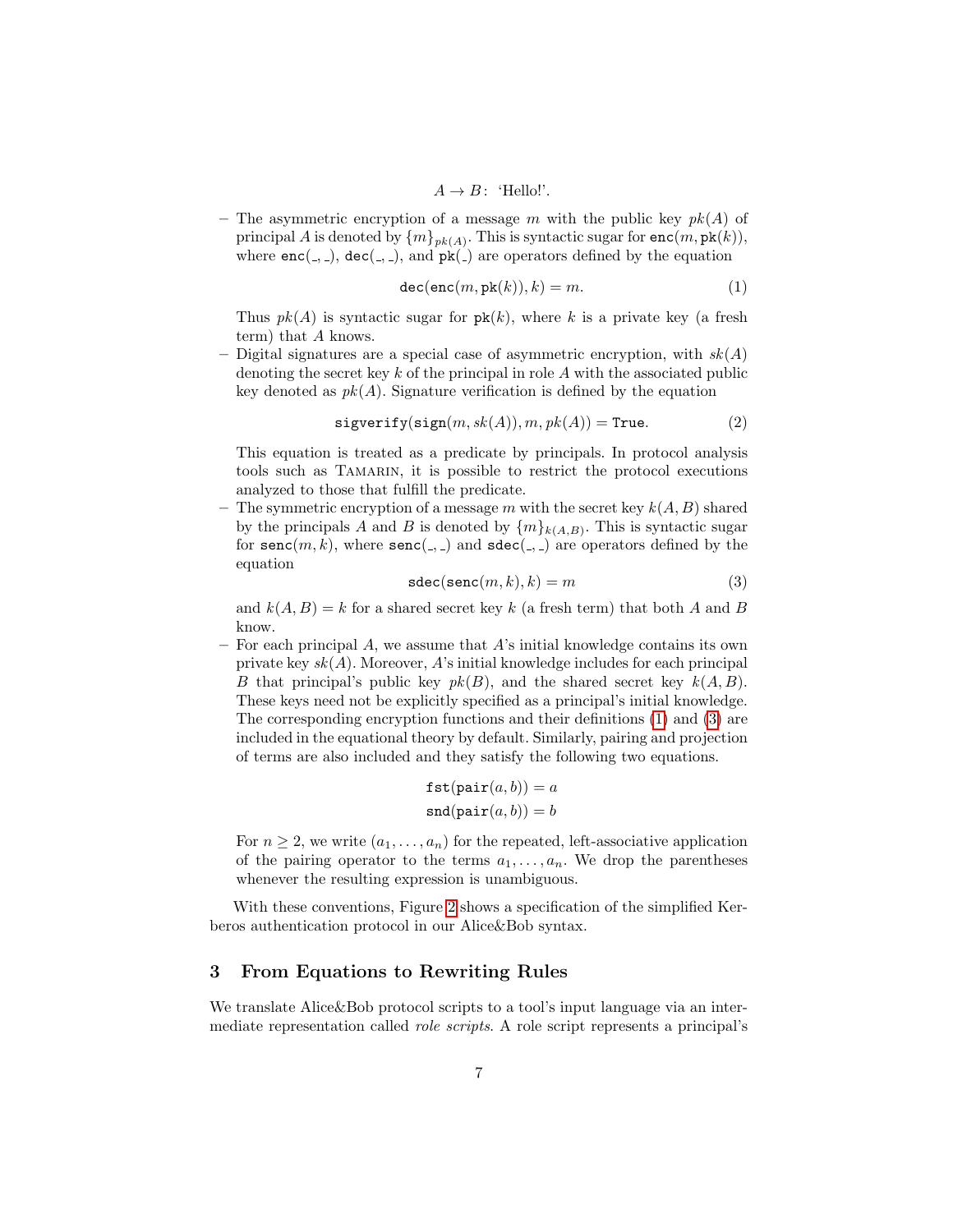1.  $C \rightarrow S$ : (n), C, V, n 2.  $S \to C$ : (k). { $k, V, n$ }<sub> $k(C, S)$ </sub>, { $k, C$ }<sub> $k(V, S)$ </sub> **3.**  $C \to V$ :  $(t, t')$ .  $\{t, t'\}_k$ ,  $\{k, C\}_{k(V, S)}$ 4.  $V \to C: \{t\}_k$ 

<span id="page-7-0"></span>Fig. 2. The simplified Kerberos authentication protocol in our Alice&Bob specification.

view of the protocol specification. It consists of the principal's send and receive actions, which each take a message as an argument. The principal sends and receives messages to and from a channel, without information on who the actual communication partner is.

#### 3.1 Role Scripts for Protocols

Given input in Alice&Bob notation, we first check its executability under the fine interpretation of Caleiro et al. [\[9\]](#page-19-6). We explain this in Section [3.2.](#page-7-1) Then we translate the protocol to role scripts, one role script for each protocol role. We add appropriate checks to be taken by the principals receiving messages, in Section [3.3.](#page-10-0) In Section [3.4](#page-13-0) we provide an example that illustrates our algorithms. Afterwards we can generate output in the input language of any suitable protocol verification tool, and we have implemented this for TAMARIN. Output for other tools could be generated from the intermediate role scripts in a similar fashion.

Role scripts have the same syntax as Alice&Bob messages described in Section [2.2.](#page-3-0) They also include the knowledge principals acquire from the messages they receive; in this way, the role scripts make all information explicit.

We represent a protocol by the equational theory its operators support, the security goals of interest, and a collection of role scripts that specify the message exchanges. Each role script consists of a name, an initial knowledge, and an (ordered) list of actions to be performed. The actions are sending or receiving a message, creating nonces, and updating the principal's knowledge afterwards. Both incoming and outgoing messages contain the name of the designated partner role. In the derived role script specification, our algorithm explicitly states which generated names are fresh, i.e., nonces, and the checks that need to be performed by roles on received messages. Moreover, the specification of the secrecy of a given term, as well as non-injective and injective agreement [\[20\]](#page-20-10) between roles is supported.

# <span id="page-7-1"></span>3.2 Deciding Executability

An Alice&Bob specification is a list of message exchange steps. A step is executable if the sender's knowledge (at that point in the protocol's execution) is sufficient to create the message specified to be sent. Message creation here refers to the capability of the principal to (i) generate new nonces and add them to his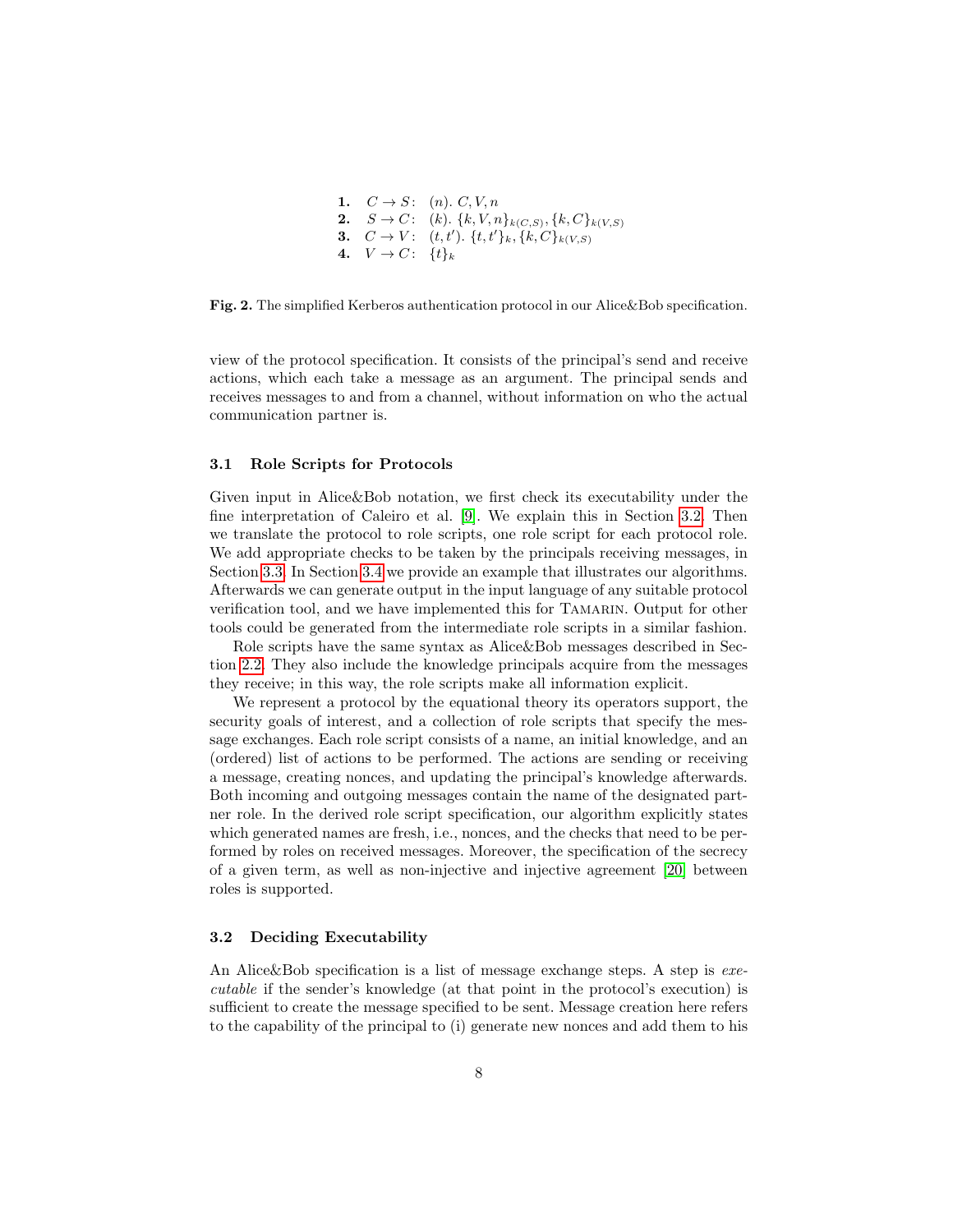knowledge, and (ii) apply operators to messages in his knowledge. Note that to derive a principal's knowledge based on the messages he previously received, it is necessary to apply operators (like decryption) and use their algebraic properties. An Alice&Bob specification is executable if all steps of all roles are executable. Thus to decide whether an Alice&Bob specification is executable, we must determine for each step of every role whether the term specified to be sent in the step can be derived from the principal's knowledge at that point in the protocol.

Without equational theories, we have a simple separation of knowledge derivation rules into construction and deconstruction rules, reminiscent of Paulson's inductive approach, where they are called synthesis and analysis rules. A similar procedure can be used with equational theories that are subterm-convergent and we now give the high-level description of this. All operators can be applied as construction rules that produce, bottom-up, constructed terms. From each equation of the theory, we extract several deconstruction rules that produce, top-down, (de-)constructed terms.

To prevent endless loops, we split an agent's knowledge into two sets, the set of constructed terms  $\mathcal C$  and the set of terms to be deconstructed  $\mathcal D$ . Construction rules may only be applied to terms in the set  $\mathcal C$  and produce terms that we add to  $\mathcal C$ . Deconstruction rules take a term from the set  $\mathcal D$  and zero or more terms from  $\mathcal C$  and produce terms that we add to  $\mathcal D$ . Moreover, we have one rule that may add any term from  $\mathcal D$  to  $\mathcal C$ . As a result, constructed terms never need be deconstructed later because deconstruction yields a subterm (due to the subterm-convergence property) that must have been used in the construction of the term, and thus is known already and this shorter derivation can be used.

More precisely, construction rules are created as follows: Let  $\mathcal{C}^n$  denote the *n*fold Cartesian product of C. Let  $f \in \Sigma$  be an n-ary function symbol. Then we add the rule  $(t_1, t_2, \ldots, t_n) \in C^n \vdash f(t_1, \ldots, t_n) \in C$  to the set of construction rules. In particular, there is exactly one construction rule for each function symbol.

For deconstruction rules, let  $l = r$  be an equation oriented such that r is a constant or a strict subterm of  $l$ . If  $r$  is ground, no deconstruction rule is necessary, as the specifications of ground terms are public knowledge. Otherwise, we obtain a set of deconstruction rules for every occurrence of  $r$  in  $l$  as follows. (See drules and cprems functions in [\[28,](#page-20-11) Section 3.2.3].)

- 1. Consider the set *positions* of all positions  $p$  in l that mark a subterm equal to r, i.e., all p such that  $l|_p = r$ .
- <span id="page-8-0"></span>2. For each  $p \in positions$ , consider all positions  $D_p$  that are strictly above p and not equal to  $[$   $],$  i.e., subterms  $l|_{p'}$  of l that contain the term r at position  $p''$  in  $l|_{p'}$ , i.e.,  $l|_{p',p''}=r$  for some  $p'' \neq [\ ]$ , except for  $l|_p$  and l.
- 3. For each  $p' \in D_p$ , consider the set  $C_{p'}$  of positions that have a sibling above or equal to  $p'$ .
- 4. The deconstruction rules are

<span id="page-8-1"></span>
$$
l|_{p'} \in \mathcal{D} \wedge \left(\bigwedge_{q \in C_{p'}} l|_q \in \mathcal{C}\right) \vdash l|_p \in \mathcal{D},\tag{4}
$$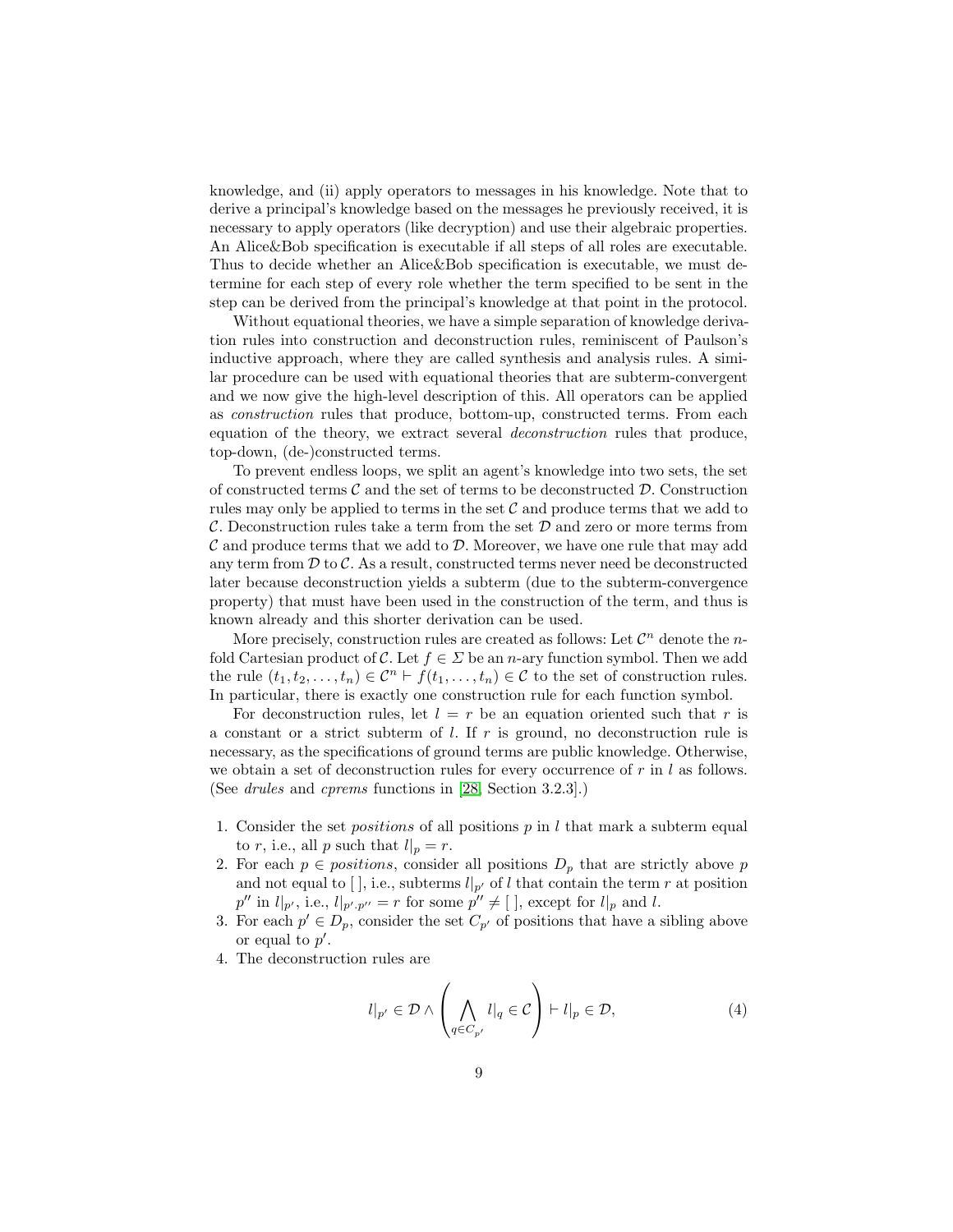Input: M.  $M' := M$ (\*)  $\forall m \in M$ ,  $\forall drule(l, q) \in drules$ :  $t :=$  apply  $drule(l, q)$  to m if  $t \neq \bot \wedge t \notin M$ then  $M':=M'\cup \{t\}$ if  $M' \neq M$  then  $M := M'$  goto  $(*)$ return  $M$ Input:  $M, t$ .  $\mathcal{D} := \texttt{close}(M)$  $\mathcal{C} := M \cup \mathcal{D}$ if  $t \in$  constructall $(C, size(t))$ then return true else return false

<span id="page-9-0"></span>Fig. 3. Algorithm close(M) (left) and algorithm derivable(M, t) (right).

for each  $p' \in D_p$ , where  $l|_{p'}$  must be a term in  $\mathcal{D}$  and the terms corresponding to positions in  $C_{p'}$  are in C. The deconstructed term  $l|_p$  is added to D.

In the following, we call these rules drules, and we denote such a rule as  $drule(l<sub>|p'</sub>, p'')$ , where p'' is as in Step [2](#page-8-0) above and  $l<sub>|p'</sub>$  is the left-most term in Rule [\(4\)](#page-8-1). By applying a drule  $drule(x, q)$  to a term t we obtain  $t|_q$  if x matches t and there exist terms in  $\mathcal C$  fulfilling the remaining requirements of the left-hand side of the rule, and  $\perp$  otherwise. We can now use these rules with the following effective, but computationally expensive, procedure to compute the closure of  $\mathcal D$ under application of drules to terms in  $D$ . The closure algorithm is as follows.

Closure algorithm. Figure [3](#page-9-0) (left) provides pseudo-code for the algorithm  $\texttt{close}(M)$ . This algorithm repeatedly applies all drules to all terms in M, adding the resulting terms to  $M$ , until a fixed point is reached.

This algorithm always terminates on finite input sets  $\mathcal{D}$ . Let  $\overline{\mathcal{D}}$  be the set of all (sub-)terms of elements in  $\mathcal D$ . Let  $\mathcal D$  be the result of applying the closure algorithm to D. All terms derivable from D are in  $\overline{\mathcal{D}}$  due to subterm-convergence, so  $\mathcal{D} \subseteq \overline{\mathcal{D}}$ . The closure algorithm monotonically increases its set of derived terms M. It terminates when no element is added to M in an iteration. As the resulting set  $\hat{\mathcal{D}}$  is bounded above by the finite set of (sub-)terms, i.e.,  $\overline{\mathcal{D}}$ , termination is ensured.

Derivability. To decide whether a term t is derivable from a given knowledge set M, we use the algorithm derivable  $(M, t)$ , given in Figure [3](#page-9-0) (right). The algorithm first computes the closure of  $M$  and the size of  $t$ . It then uses the procedure constructall, with the closure and t's size as input, to generate all terms, up to the given size, which are built from elements of the closure with any operator application. The term  $t$  is then derivable if and only if it is in this set of constructed terms. Since  $t$  is finite, the derivability check terminates.

Our derivability algorithm is sound: the above derivability procedure only returns true for terms that are actually derivable because it only uses drules (in the closure algorithm) and construction rules on the initial set of terms. Our algorithm is also complete as it returns the correct answer true for all derivable terms. We sketch a proof by contradiction of this: Assume there is a term  $t$  that is derivable from M for which our algorithm returns false. That term is derived using operator application and simplification with the equational theory on the terms in  $M$ . If t is built using only operator application, then it would trivially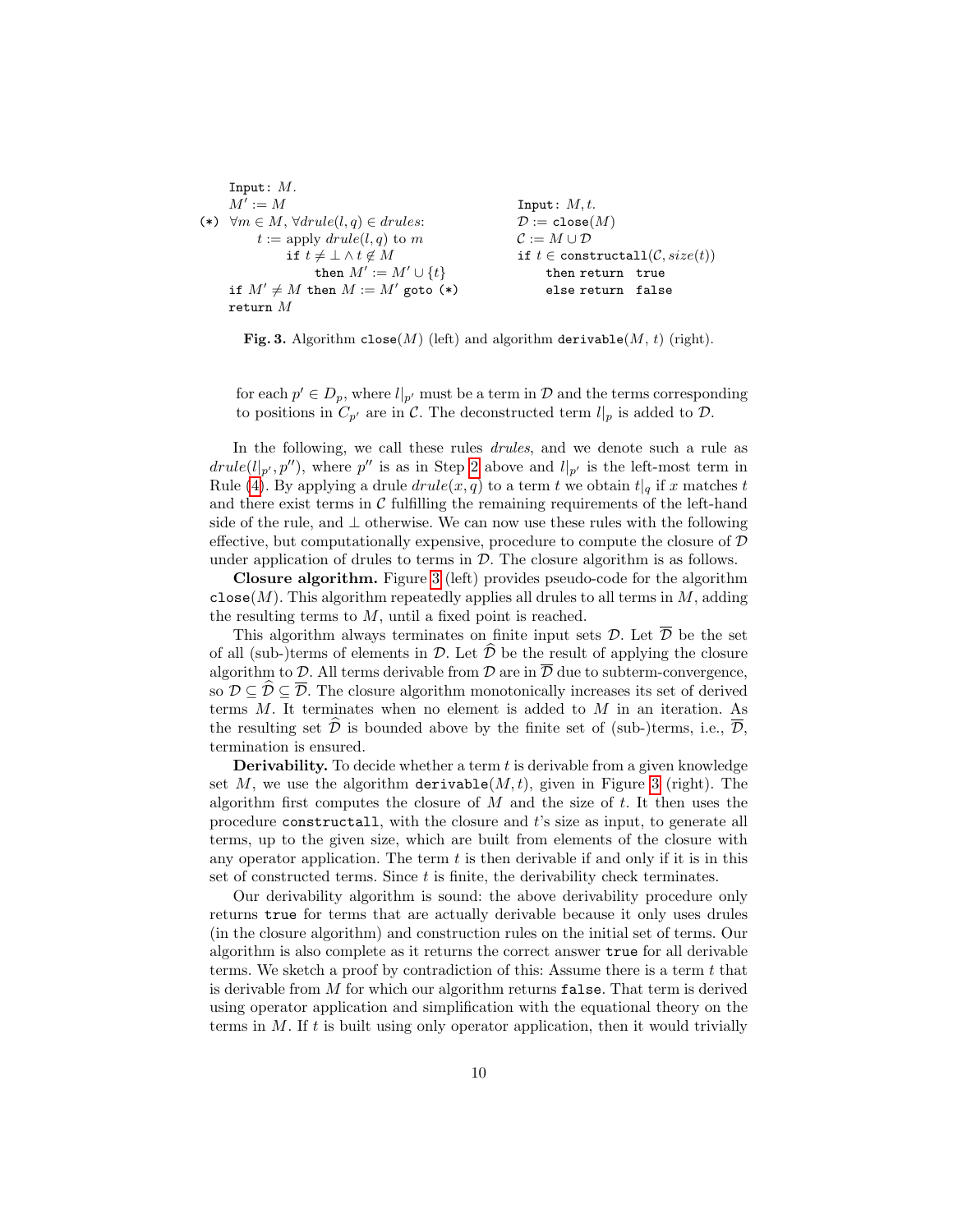be derivable according to our algorithm, which is a contradiction. Otherwise an equation in the equational theory must be used in the derivation. Pick the smallest subterm  $s$  of  $t$  on which some equation is applicable, i.e., there is no proper subterm of s for which any equation can be applied. As the equations are subterm-convergent, applying an equation results in a subterm  $s|_p$  at some position  $p$  (or a constant, which is known anyway) which must be constructed using only operator applications. Then we can replace s by  $s|_p$  in the derived term  $t$  to create a term  $t'$ . Now there is one less equation application possible on  $t'$ . We can repeat this until no more equation can be applied as there is a finite number of equation applications to start with. Thus our algorithm returns true for this term  $t$  as well, which is a contradiction.

## <span id="page-10-0"></span>3.3 Checking Received Messages

For cryptographic protocols, it is not only important that all participants can generate all the outgoing messages, but also that each participant checks each incoming message as thoroughly as possible, to make sure it is as expected and that the other principals have not deviated from the protocol.

An obvious example of what to check is that a message authentication code received matches the intended message. Similarly, if a principal generates a nonce, sends it, and expects to receive it in a subsequent message, he should check that the nonce he receives actually matches the nonce he generated. These are sensible checks that should be included in principals' role scripts; but one must take care to avoid unrealistic or even infeasible checks.

<span id="page-10-1"></span>Example 1. Consider again the Kerberos authentication protocol shown in Fig-ure [2.](#page-7-0) In this protocol, it is not possible for the agent  $C$  to verify in Step 2 that the key  $k$  appearing in the first ciphertext is equal to the key  $k$  in the second ciphertext. We therefore do not add such a check to  $C$ . However,  $C$  can verify that the nonce  $n$  generated and sent to  $S$  as well as the identity of the intended communication partner V in Step 1 are equal to the nonce  $n$  and the identity V appearing in the first ciphertext in Step 2. Hence we add these two checks to C.

In general, whenever the same name appears multiple times in a role script, all its instances must be identical, except for those that the principal in question cannot actually analyze and check. An example of this is a key inside a ticket created for a different principal, such as is the case for the principal  $C$  in the second ciphertext in Step 2 of Kerberos. The principal cannot see the content of that ticket and thus one must not add checks to this principal on this opaque data.

The key ideas of the algorithms, which we describe in detail in the rest of this section, are as follows. We compute the closure of the agent's knowledge with the above closure algorithm, but track additional information on how terms are derived. Then, for each received message, we check if any of the accessible parts of the received message were previously known to the agent. If so, we generate a check that compares the received message part in question to the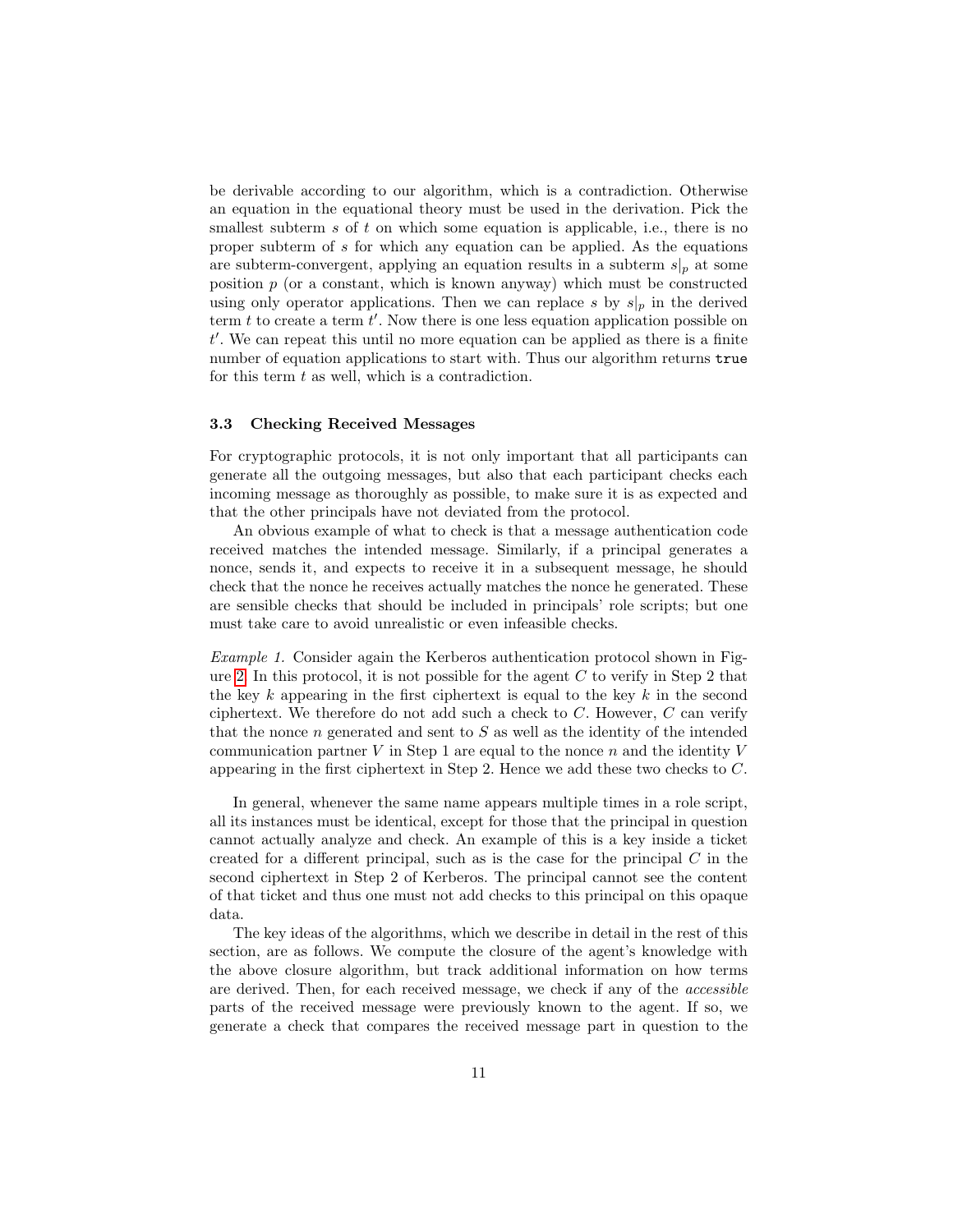previously known terms. To determine which parts are accessible, we use the closure algorithm as well. Essentially, we store all the received terms and the terms derived from them in a marked set. We test if any term pattern in the marked set can be generated in different ways from the current knowledge (which includes other received messages), and if so we generate a check that the resulting role script should make. Note that this includes the possibility of comparing (parts of) two received messages with each other if they are supposed to be the same. We now delve into the formal details.

Let  $M$  be the agent's knowledge. We annotate every term in  $M$  with its provenance and we distinguish between  $D$ -terms and  $C$ -terms with different annotations. We can thus partition M into the two subsets  $\mathcal D$  and  $\mathcal C$ . The annotation is constructed as follows. If  $m \in M$  was received in the *i*-th protocol step, it is in  $\mathcal D$  and annotated with [i] and denoted  $m^{[i]}$ . The subterms of a term  $m^{[i]}$  are additionally annotated with their position in  $m^{[i]}$ , while for the term itself we use  $m^{[i]}$  as shorthand for  $m^{[i]}$ . We call these annotations *locators*. These terms are obtained by applying a drule. For example, suppose that  $m^{[3]} = \langle t, t \rangle$ , then the two subterms of  $m^{[3]}$  are  $m^{[3:[1]]} = t$ ,  $m^{[3:[2]]} = t$ . Terms in C are annotated by sets of locators rather than a single locator. When a term  $m^{[i:p]} \in \mathcal{D}$  is added to the set C, its annotation is changed from  $[i : p]$  to the one-element set  $\{[i : p]\}$ and the term is written as  $m^{\{\{i:p\}}\}$ . Terms that are constructed from terms with locators are annotated with the set of locators consisting of the union of the locators of all terms used in the construction. I.e., the term  $f(t_1^{j_1},...,t_k^{j_k})$  is annotated with the set  $j_1 \cup \ldots \cup j_k$ . The need for locators will become clear in the algorithm that computes the checks on the received messages.

<span id="page-11-0"></span>**Definition 2.** We say that a term  $m^{[i:p]}$  can be verified with knowledge set M, if it can be constructed from M without using its subterms. Formally,  $m^{[i:p]} \in \mathcal{D}$ is equal to some  $m^L \in \mathcal{C}$ , where  $[i : p]$  is not a prefix of any element in L (and not equal to one). We define the function verifies  $(M, m^{[i:p]})$  to return the witness  $m<sup>L</sup>$  if it exists and  $\perp$  otherwise.

Note that the only terms that must be verified by an agent in a protocol execution are D-terms.

While generating an agent's role script from an Alice&Bob specification we insert all possible checks that can be performed on received messages. In some cases, a received message can only be checked after further messages have been received, for instance in commitment schemes. In such a scheme, a principal receives an encrypted message first and the decryption key afterwards. The principal cannot check the first message until he receives the key. We use the set  $\Gamma$ to store messages for which checks may still be needed.

We start with the set  $\Gamma = \emptyset$  and the set M equal to the agent's initial knowledge. All terms in the initial knowledge are annotated with [0]. Fresh nonces generated by the agent are also annotated with  $[0]$  and added to  $M$ , but not to Γ. We incrementally build the checks for messages in the order they are received. Let  $m$  be a message received in the  $i$ -th protocol step. We generate the possible checks by applying the algorithm  $\texttt{agent-checks}(m^{[i]},M,\varGamma)$  described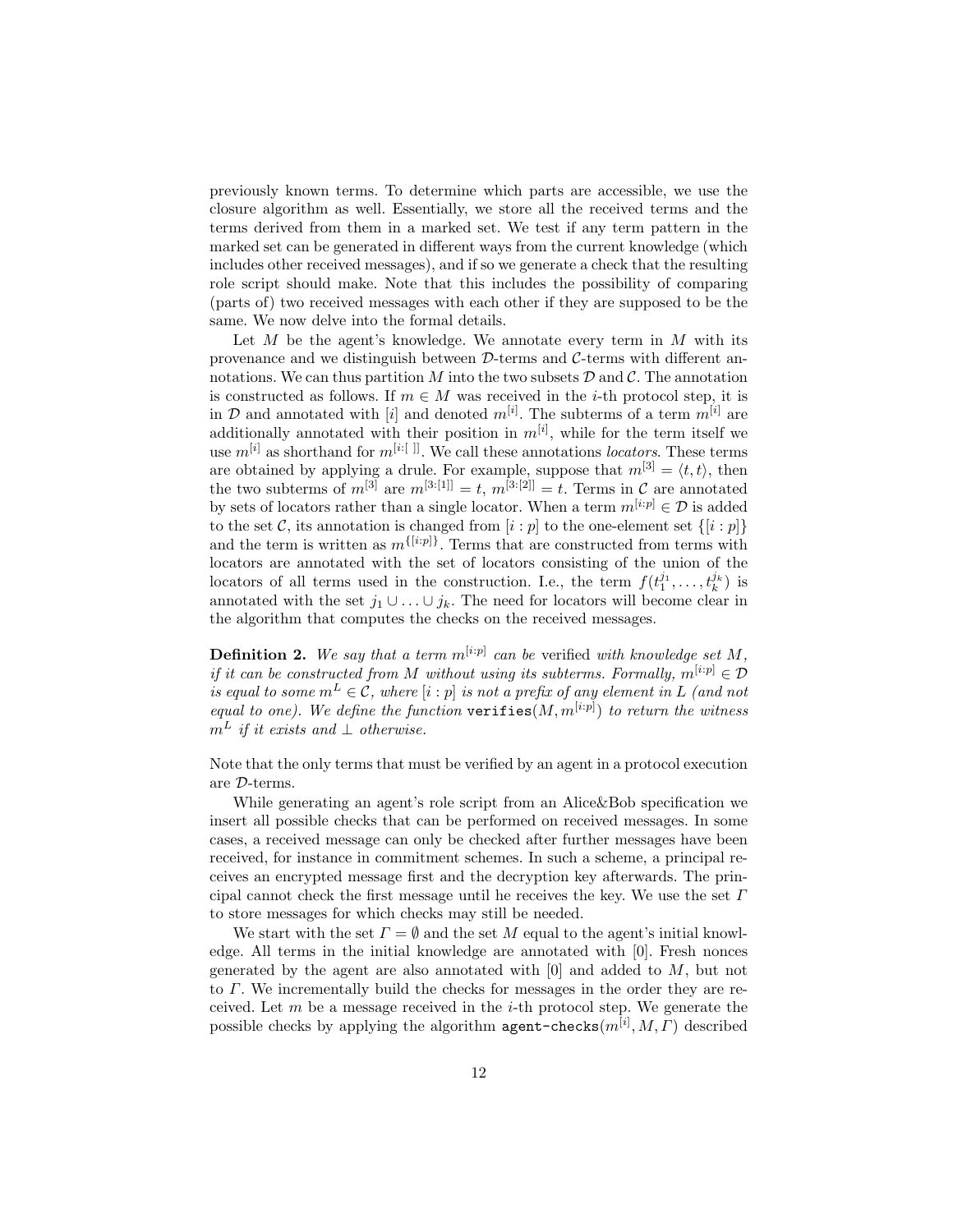Input:  $m^{[i]}, M, \Gamma$ .  $\Gamma := \Gamma \cup m^{[i]}$  $M:=M\cup m^{[i]}$  $M' := M$ (\*)  $\forall m^{[j:p]} \in M$ ,  $\forall drule(l,q) \in drules$ :  $t^{[j:p\cdot q]} := \text{apply } drule(l,q) \text{ to } m^{[j:p]}$ if  $t^{[j:p\cdot q]}\neq \bot \wedge t^{[j:p\cdot q]}\not\in M$ then  $\varGamma := \varGamma \cup \{t^{[j:p\cdot q]}\}, \varLambda' := \varLambda' \cup \{t^{[j:p\cdot q]}\}$ if  $M' \neq M$  then  $M := M'$  goto  $(*)$  $\Gamma' := \emptyset$  $\forall \gamma \in \Gamma$ , if check $(\gamma, M) = \bot$ then  $\varGamma':=\varGamma'\cup\gamma$ else print check $(\gamma, M)$  $\Gamma := \Gamma'$ return  $M, \Gamma$ 

**Fig. 4.** Algorithm  $\texttt{agent-checks}(m^{[i]},\,M,\,\Gamma)$ 

```
Input: m^{[i:p]}, M.
m^L := \mathtt{verifies}(M, m^{[i:p]})if m^L\neq \botthen return m^{[i:p]} = ? \; m^Lelse return ⊥
```
<span id="page-12-1"></span> $\mathbf{Fig. 5.~Algorithm~ check}(m^{[i:p]},\,M)$ 

below on the message  $m^{[i]}$ , M, and  $\Gamma$  and afterwards update M and  $\Gamma$  with the algorithm's output. We define agent-checks in Figure [4.](#page-12-0) It uses the algorithm check, defined in Figure [5,](#page-12-1) that checks individual messages.

The algorithm  $\mathsf{agent{\text{-}checks}}$  takes as input a message  $m^{[i]},$  a set of unchecked terms  $\Gamma$ , and a knowledge set M. It first adds  $m^{[i]}$  to both  $\Gamma$  and M. It then closes the knowledge set M with our knowledge closure algorithm modified to respect locators. Afterwards, it calls the check algorithm for all terms in the resulting set Γ. The result from check is used to add checks to the generated role script. Terms for which checks were added are removed from Γ.

The check algorithm creates checks for individual messages as follows. Its input is an annotated message  $m^{[i:p]}$  (i.e., *i*-th protocol step, position p), and knowledge set M. If  $m^{[i:p]}$  can be verified with M (see Definition [2\)](#page-11-0) then check returns the corresponding check  $m^{[i:p]} = m^L$ , otherwise it returns  $\perp$  to signify that no check is possible for this term with the given knowledge set.

Note that for the term  $m^{[i:p]}$ , the locator implicitly keeps track of how the term was derived from  $m^{[i]}$ . That way the check created in check compares the term derived from the received message  $m^{[i]}$  with the term  $m^L$  constructed by the agent.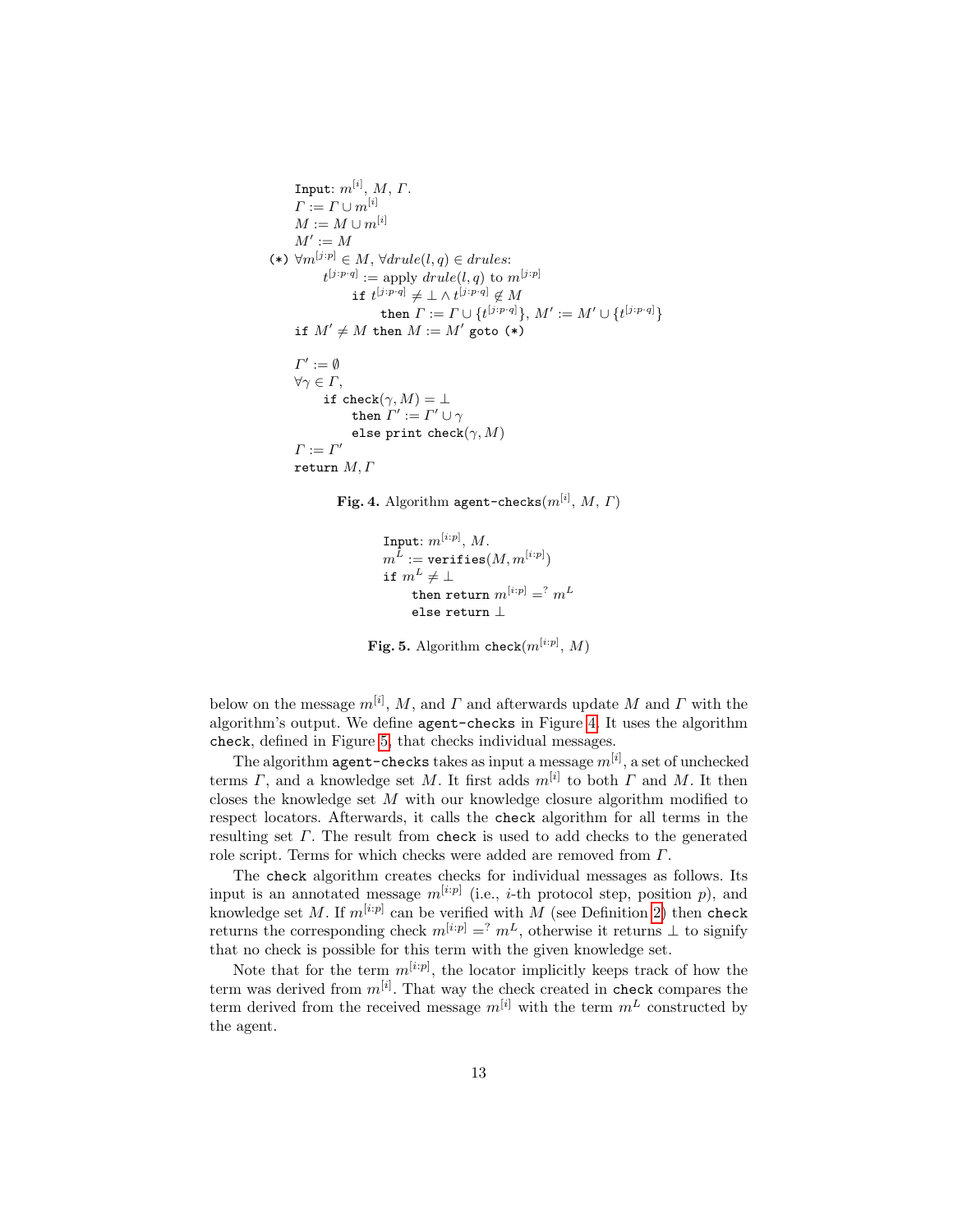We briefly sketch why the checking algorithms are sound and complete. By construction, all checks  $m^{[i:p]} = m^L$  generated by the check algorithm are computable. Both the left-hand term and the right-hand term are in the agent's knowledge. The checks are correct in the sense that  $m^{[i:p]}$  is a subterm of a received message term and none of the subterms of  $m<sup>L</sup>$  are derived from  $m<sup>[i:p]</sup>$ . That is, the terms used to compute the left-hand and right-hand side have different origins. Finally, we generate all possible checks in the agent-checks algorithm since every subterm that can be derived from a received message is added to the set  $\Gamma$ . Each term in  $\Gamma$  that can be constructed from terms that have a different origin is checked against such a construction.

## <span id="page-13-0"></span>3.4 Putting It All Together

For a given protocol, we execute the above algorithms for each role. If the algorithms decide that the role is executable, they create a role script for the role's actions in the protocol. This includes the checks the role needs to make and warnings that are returned to the user. Essentially, everything left in  $\Gamma$  at the end of the protocol gives rise to a warning. Of course, if some term  $t$  cannot be checked and a warning is issued, then all terms that use  $t$  as a proper subterm cannot be checked either, and we therefore do not issue warnings for these terms.

The warnings are intended to inform the protocol designer about which message (sub-)terms the specified roles must accept as valid without having a way to check them. The protocol designer should then ensure that these unchecked parts are intentionally given as part of the specification. In particular, (i) they could be irrelevant (and should be dropped), or (ii) they are tickets that are just forwarded and checked by another role (and hence are there for a good reason), or (iii) they are important and protected under encryption with appropriate authentication. In this last case, the unchecked message part contains new terms for this role that the role must trust, and have confidence in, due to the overall protocol run. This could be, for example, a fresh key from a key distribution server, and generally speaking a term that is only received and not confirmed in any manner. Hence our approach not only creates explicit checks, but it determines which terms are not actually checked, and it calls the protocol designer's attention to this by issuing warnings.

Consider again the Kerberos authentication protocol previously given in Figure [2.](#page-7-0) By the conventions stated in Section [2.3,](#page-5-0) the protocol implicitly uses Equation [\(3\)](#page-6-2) for the symmetric encryption and decryption of terms. Thus  $\Sigma$ contains the symbols senc and sdec. By Section [3.2](#page-7-1) we first obtain the following two construction rules:

$$
(x, y) \in \mathcal{C}^2 \vdash \mathtt{senc}(x, y) \in \mathcal{C}
$$
\n<sup>(5)</sup>

$$
(x, y) \in \mathcal{C}^2 \vdash \text{sdec}(x, y) \in \mathcal{C}.\tag{6}
$$

Next we apply the four step procedure in Section [3.2](#page-7-1) to obtain a set of deconstruction rules for Equation [\(3\)](#page-6-2).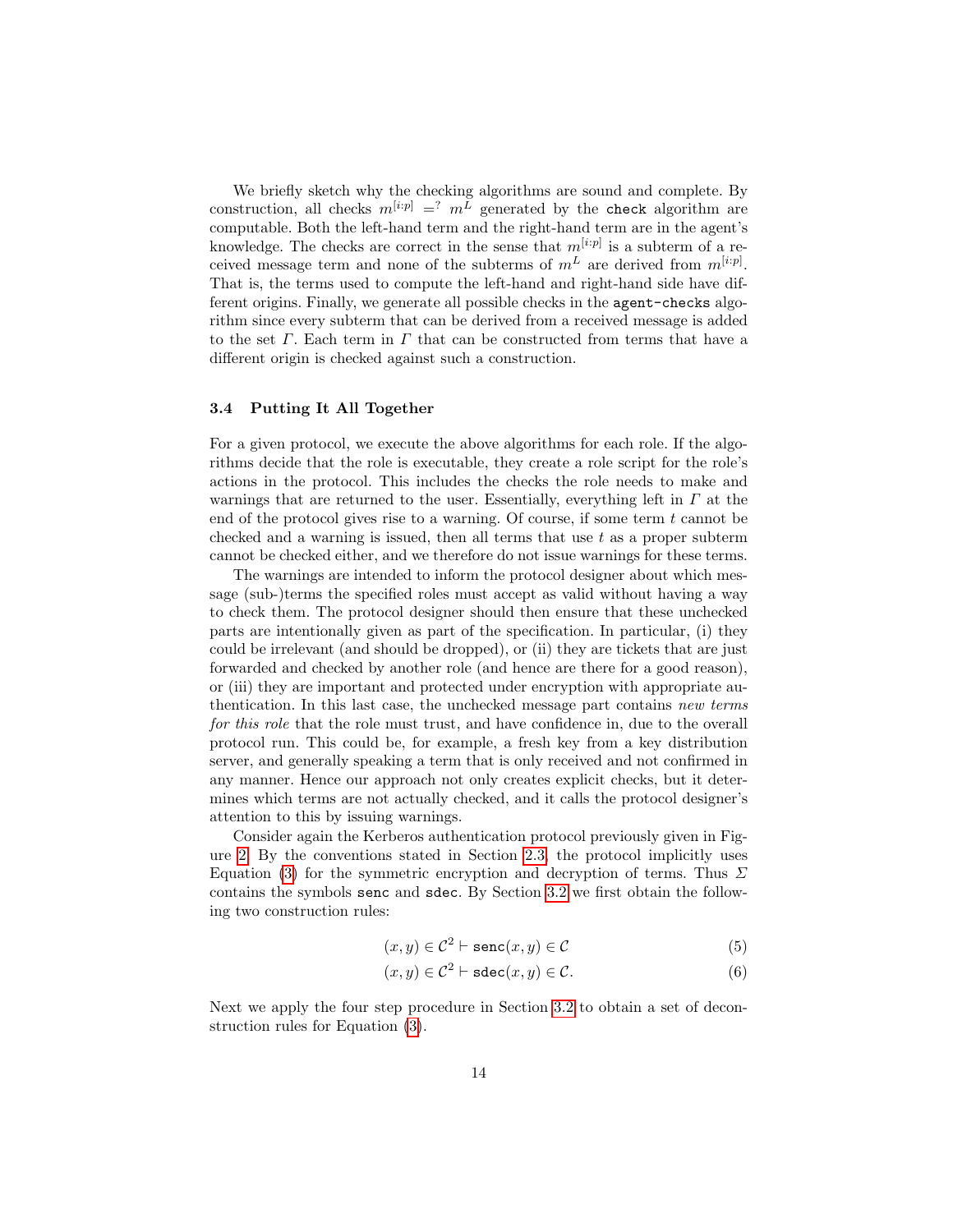

<span id="page-14-0"></span>Fig. 6. Tree of subterms of  $\texttt{sdec}(\texttt{senc}(m, k), k)$  and their positions.

- 1. We have  $l = \text{sdec}(\text{senc}(m, k), k)$  and  $r = m$ . As illustrated in Figure [6,](#page-14-0) there is one position p in l such that  $l|_p = r$ , namely  $p = [1, 1]$ .
- 2. By Figure [6,](#page-14-0) there is exactly one position that is above  $p = \begin{bmatrix} 1 \\ 1 \end{bmatrix}$  and not equal to [ ], namely [1], so  $D_{[1,1]} = \{ [1] \}.$
- 3. Figure [6](#page-14-0) shows that  $C_{[1]}$ , the set of positions that have a sibling above or equal to [1], is  $\{2\}$ .
- 4. Our deconstruction rule is therefore:

$$
l|_{[1]} \in \mathcal{D} \wedge l|_{[2]} \in \mathcal{C} \vdash l|_{[1,1]} \in \mathcal{D},
$$

that is

$$
\mathtt{senc}(m,k) \in \mathcal{D} \land k \in \mathcal{C} \vdash m \in \mathcal{D}.
$$

Similarly, we obtain three construction rules for the pairing operator pair and the two projections fst and snd, and two deconstruction rules for the two projections. We omit the details.

We now turn to the role scripts. For readability, we omit irrelevant terms from a role's knowledge. The three role scripts in the Kerberos protocol are then given as follows:

– Role script for role  $S$ 

S knows: 
$$
S^{[0]}, C^{[0]}, V^{[0]}, k(C, S)^{[0]}, k(V, S)^{[0]}
$$
  
\n**1.**  $C \rightarrow S$ :  $(n).((C, V), n)$   
\nS checks:  $(C, V)^{[1:[1]]} = (C^{[0]}, V^{[0]})$   
\nS checks:  $C^{[1:[1,1]]} = C^{[0]}$   
\nS checks:  $V^{[1:[1,2]]} = V^{[0]}$   
\nS knows:  $S^{[0]}, C^{[0]}, V^{[0]}, k(C, S)^{[0]}, k(V, S)^{[0]}, n^{[1:[2]]}$   
\n**2.**  $S \rightarrow C$ :  $(k). \{k, V, n\}_{k(C, S)}, \{k, C\}_{k(V, S)},$   
\nS warns:  $n^{[1:[2]]}$ 

This role script is executable because  $S$  can generate the message in Step 2 from its knowledge shown above Step 2 by applying pairing and encryption. Our algorithm obtains the check after Step 1 as the first subterm  $(C, V)$ of the received pair  $((C, V), n)$  is constructable from the initial knowledge. Also, both subterms of this pair, namely  $C$  and  $V$ , are constructable from the initial knowledge as well, so our algorithm adds an additional check each.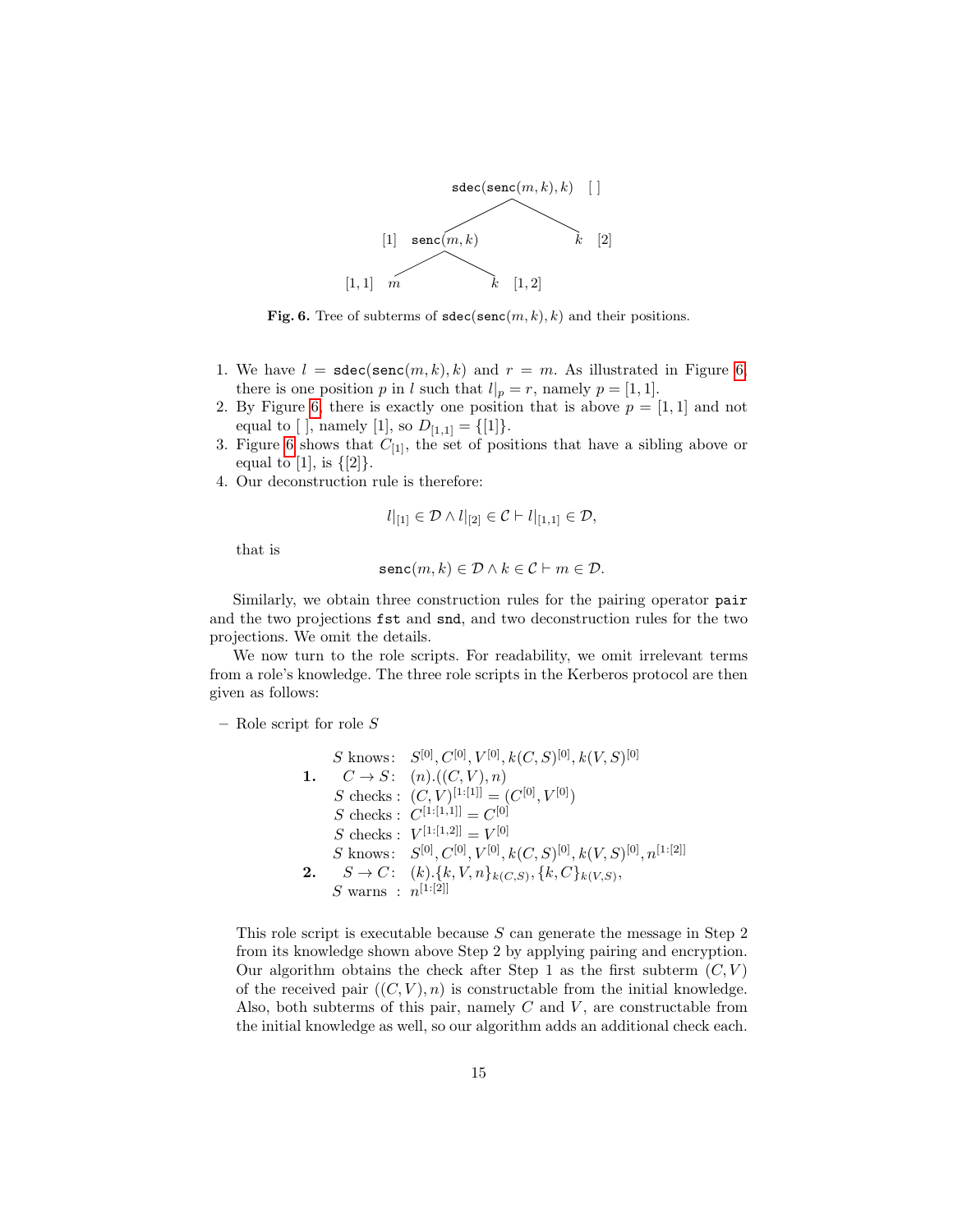Note that our algorithm produces redundant checks here (those for  $C^{[1:[1,1]]}$ and  $V^{[1:[1,2]]}$ , but these can be filtered out afterwards as they are subterms of the term  $(C, V)^{[1:[1]]}$  checked against the same right-hand side. The only warning produced is for  $n^{[1:[2]]}$ , which is indeed a term that this principal cannot check anything about.

 $-$  Role script for role  $C$ 

C knows: 
$$
S^{[0]}, C^{[0]}, V^{[0]}, k(C, S)^{[0]}
$$
  
\n1.  $C \rightarrow S$ :  $(n).C, V, n$   
\n2.  $S \rightarrow C$ :  $(k).{k, (V, n)}_{k(C, S)}, {k, C}_{k(V, S)}$   
\nC checks:  $(V, n)^{[2:[1,1,2]]} = (V^{[0]}, n^{[0]})$   
\nC checks:  $V^{[2:[1,1,2,1]]} = V^{[0]}$   
\nC checks:  $n^{[2:[1,1,2,2]]} = n^{[0]}$   
\nC knows:  $S^{[0]}, C^{[0]}, V^{[0]}, k(C, S)^{[0]}, n^{[0]}, k^{[2:[1,1,1]]}$   
\n3.  $C \rightarrow V$ :  $(t, t').{t, t'}_k, {k, C}_{k(V,S)}$   
\n4.  $V \rightarrow C$ :  ${t \atop t}$   
\nC checks:  ${t \atop t}^{[k]} = {t^{[0]}}_{k^{[2:[1,1,1]}}$   
\nC checks:  $t^{[4:[1]]} = t^{[0]}$   
\nC warns:  $k^{[2:[1,1,1]]}$ 

This role script is executable because  $C$  can generate the first message from its initial knowledge and the message in Step 3 from its knowledge shown above Step 3. The term  $k$  is obtained by applying Equation [\(3\)](#page-6-2) to the first component of the pair received in Step 2 and picking the first element of the resulting pair. The only resulting warning is for the received key, which cannot be checked.

– Role script for role V

V knows: 
$$
S^{[0]}, C^{[0]}, V^{[0]}, k(V, S)^{[0]}
$$
  
\n**3.**  $C \to V$ :  $(t, t')$ . $\{t, t'\}_k$ ,  $\{k, C\}_k(V, S)$   
\nV checks:  $C^{[3:[2,1,2]]} = C^{[0]}$   
\nV knows:  $S^{[0]}, C^{[0]}, V^{[0]}, k(V, S)^{[0]}, k^{[3:[2,1,1]]}, t^{[3:[1,1,1]]}, t'[3:[1,1,2]]$   
\n**4.**  $V \to C$ :  $\{t\}_k$   
\nV warns:  $k^{[3:[2,1,1]]}, t^{[3:[1,1,1]]}, t'[3:[1,1,2]]$ 

This role script is executable because V can generate the message  $\{t\}_k$  from its knowledge. The resulting warning is about the three terms for which no check can be included: the key  $k$  and the two nonces  $t$  and  $t'$ .

# <span id="page-15-0"></span>4 Automated Translation to Tamarin

An instance of our Alice&Bob translation to a tool-supported protocol specification language is described in more detail in [\[18\]](#page-20-6). The translation goes from Alice&Bob via an *intermediate representation* format to TAMARIN's input language. The intermediate representation is functionally the same as the role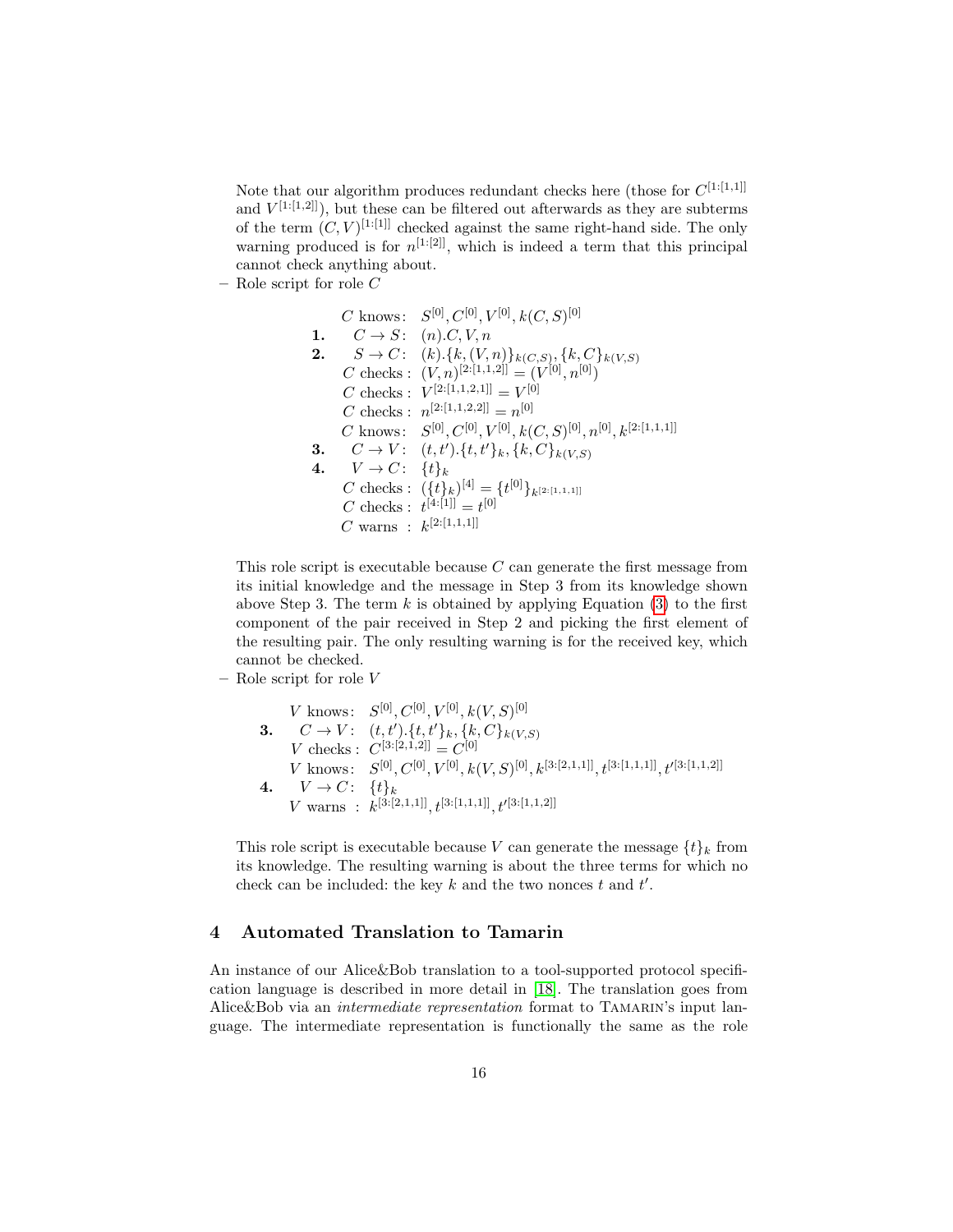scripts described in this paper, with minor syntactic differences. TAMARIN uses the tool-generated input to analyze the given protocol.

On loading a protocol theory, Tamarin detects when a protocol rule is not executable; however our automatic translation only produces theories that meet the executability requirement. TAMARIN supports user-specified subterm-convergent equational theories. Our translation therefore simply copies the equational theory with some minor syntactic changes. Checks on received messages are implemented by pattern matching on the premises of rules. The security goals of secrecy, non-injective agreement, and injective agreement are translated into their canonical definition used when specifying protocols for TAMARIN.

More detail and further examples are available in [\[18\]](#page-20-6) and the tool is available at the webpage [\[3\]](#page-19-9). Due to space constraints, we do not list the Tamarin specification for our running example produced by the translation.

There is also a prototype implementation of an explicit check generator, following our algorithms described above. It is available at [\[3\]](#page-19-9).

# <span id="page-16-0"></span>5 Related Work

We will first discuss other research related to Alice&Bob notation. Afterwards we consider different tools' input languages, which are the target languages for our translation effort. Finally, we discuss other proposed translation mechanisms.

Formalization of Alice&Bob Notation. Alice&Bob notation, while intuitive, suffers from ambiguities and imprecision as shown in Section [2.1.](#page-2-2) To clarify what protocol specification notation actually means, Caleiro et al.  $[8,9]$  $[8,9]$  and Möders-heim [\[26\]](#page-20-8) have investigated the semantics of Alice&Bob notation.

Caleiro et al. work with a fixed message model and consider how principals' knowledge increases during a protocol run as principals receive messages. Moreover, they provide an operational semantics, based on the spi calculus, that makes explicit the actions that a principal must execute. The key aspect of the operational semantics is that it provides detailed checks to be performed by principals to ensure there was no adversary involvement. Our semantics of Alice&Bob protocol specifications are based on this work.

In contrast to Caleiro et al.'s semantics, which is based on a fixed message model, Mödersheim gives a formalization of Alice&Bob notation that is defined over an arbitrary algebraic theory. However, his method does not directly yield the actions that must be taken by honest principals.

Input Languages. Each automated security protocol verification tool defines its own input language. Most of these languages look rather different from Alice&Bob notation. However, their underlying concepts are often similar to the core idea of Alice&Bob notation: communication is modeled by specifying the messages that are sent and received by principals participating in a protocol run. Most input languages however do not explicitly pair the sender and the receiver as is done in Alice&Bob notation.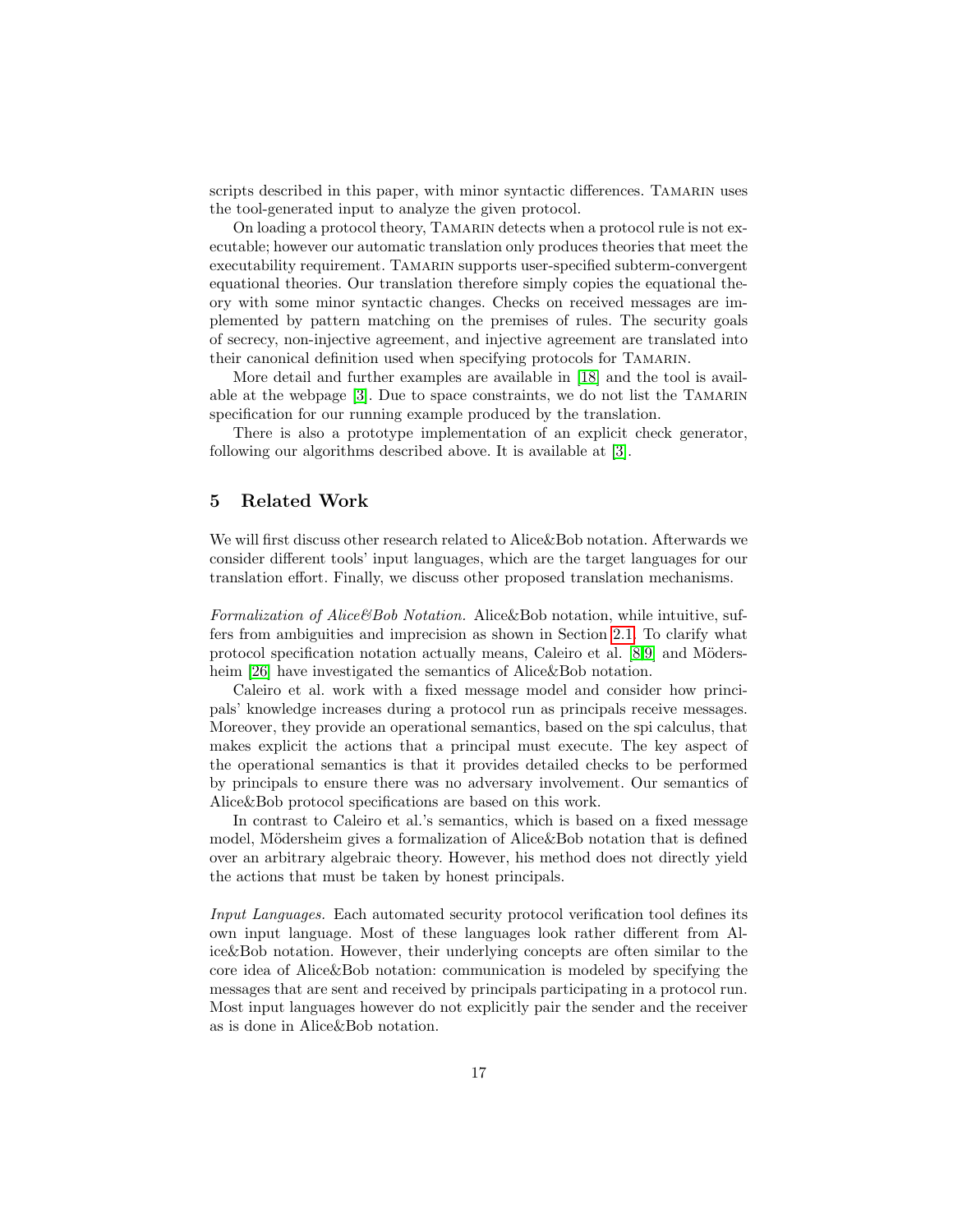In Maude-NPA [\[15\]](#page-20-1) protocols are specified by defining strands, which are similar to the *roles* used in our work. A strand specifies a sequence of sending and receiving messages, from one participant's point of view. Using Maude's [\[11\]](#page-19-7) unification capabilities, Maude-NPA then reasons modulo equational theories.

Similarly, protocols in Scyther [\[13\]](#page-19-2) are specified by explicitly stating which actions (sending, receiving, generation of fresh numbers, and claims of security properties) must be taken by principals. Scyther-proof [\[23\]](#page-20-12) is a tool based on a proof-generating variant [\[24\]](#page-20-13) of the verification theory underlying Scyther. Its input language uses proper Alice&Bob-style notation for specifying protocols.

In ProVerif [\[7\]](#page-19-11) protocols are specified in the applied pi calculus as the parallel compositions of processes that correspond to roles in Alice&Bob notation. Checks on received messages must be explicitly stated.

Tamarin's [\[29\]](#page-20-3) input language is based on specifying rewriting rules for multisets of so-called facts. State is usually expressed with the help of userdefined facts and communication by the predefined In and Out facts, which represent sending and receiving actions. Hence, Tamarin also works by stating the send and receive actions of principals.

Even though all of the tools' input languages have aspects in common with Alice&Bob notation, they all heavily rely on the specification of additional information, such as algebraic properties and typing rules, which must be stated explicitly. Mödersheim uses an elegant Alice&Bob-style language called AnB  $[26]$ where the algebraic properties of the message model are assumed to be fixed, and consequently need not be included in the protocol specification itself. In our work, we fuse the different approaches into an input language that has a pre-defined message model, similar to [\[26\]](#page-20-8), but which is extensible with userspecifiable subterm-convergent equations while leaving the adversary model unspecified.

Existing Translations. There are two steps that a translation from an Alice&Bob input language into a tool-specific language must perform. The first is to verify that a given Alice&Bob specification is executable and the second is to extract the security checks that a role must perform on received messages. It is in these two steps that existing translations differ. Executability is important, as otherwise protocol participants cannot carry out their steps and run the protocol. Non-executability indicates either a mistake in the protocol or its formalization, for example, a missing setup assumption. Checks on incoming messages are also important, for example, to ensure that the message authentication code a participant received refers to the message actually received.

Chevalier et al. [\[10\]](#page-19-12) translate protocol narrations to strand-like role scripts that are annotated with explicit unifiability conditions. Their protocol narrations are similar to our Alice&Bob input, i.e., they specify the messages exchanged as well as the sending and receiving agent, and the initial knowledge of each agent. They verify executability during the translation to role scripts. Their security checks are such that each participant verifies received messages as far as possible. Namely, a message item that is reused in the description must be the same for the receiver in all incoming messages. This imposes checks that are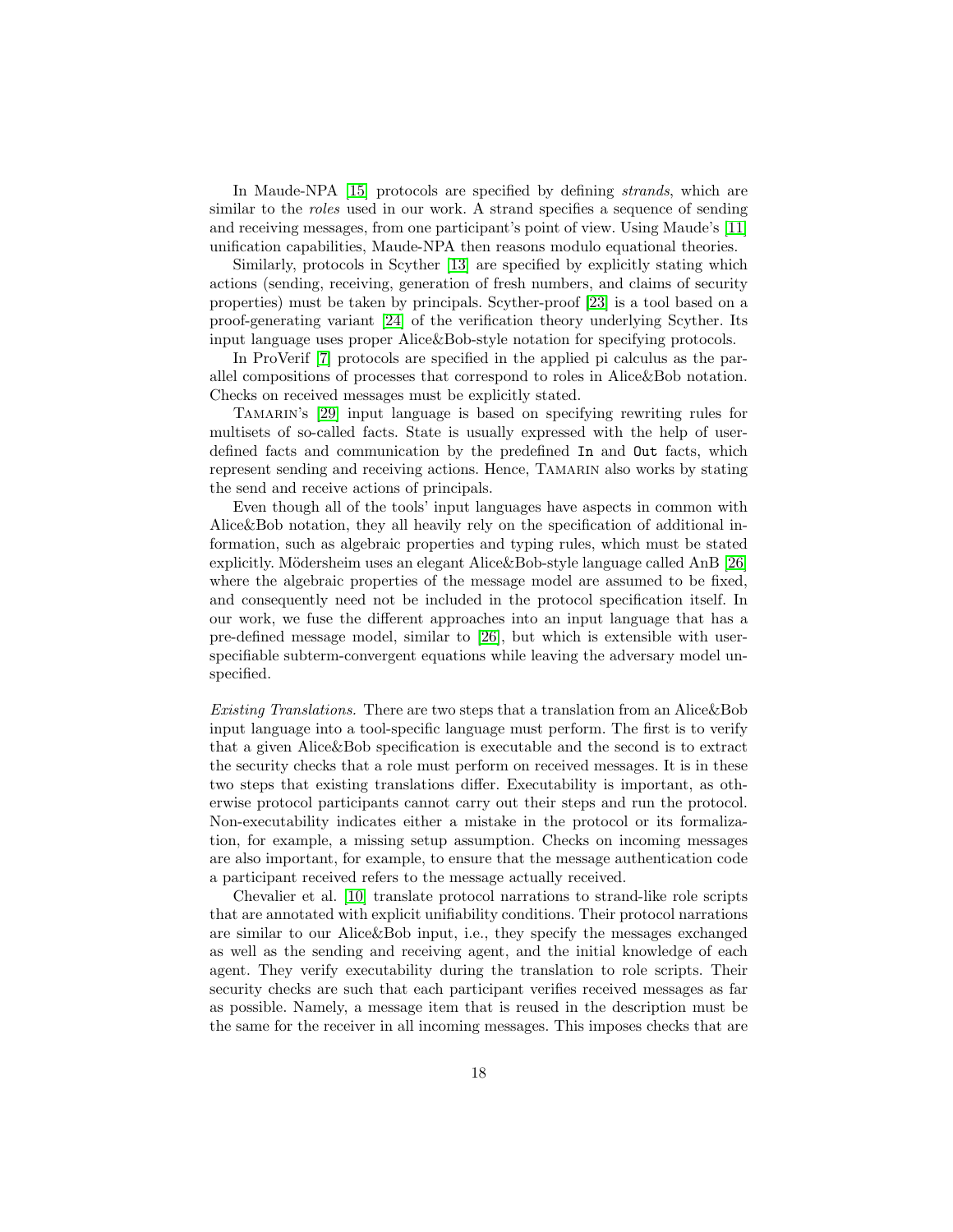practically infeasible for agents to perform and we give an example in Section [3.3,](#page-10-0) Example [1.](#page-10-1) For these cases, we do not add such infeasible checks; instead we warn the protocol designer that something might not be working as intended due to the inherent imprecision of such protocol narrations or Alice&Bob specifications. The output of their translation is not directly analyzable by any existing tool, unlike ours, which can directly output descriptions that can be analyzed by TAMARIN, in addition to producing role scripts.

Another alternative translation is based on endpoint projections [\[22\]](#page-20-14). The protocol, given in a language close to Alice&Bob notation, is transformed in multiple steps to a role script-like language. Along the way, the implicit assumptions in the input are made explicit by making choices. The endpoint projection must, in particular, deal with the asymmetries introduced by security protocols, for example, the receiver might not (yet) know the key being used in an encryption. Making these choices to get to an explicit presentation is similar to what we do. The main restrictions in their work, compared to ours, is that their translation cannot handle equational theories beyond equations formalizing symmetric and asymmetric encryption and it does not allow principals to transmit two or more messages in a row without receiving a message in between.

The Common Authentication Protocol Specification Language CAPSL [\[14\]](#page-20-15) uses message list input similar to our Alice&Bob specifications, extended with Casper's % operator [\[21\]](#page-20-16) to indicate receiver patterns. The use of these extended patterns makes protocol specification more cumbersome, but it substantially simplifies the problem of determining which checks should be made when receiving messages, which we do in our work without resorting to such patterns. CAPSL translates the input message lists into an intermediate language CIL, given in multiset rewriting. Subsequent translations from CIL to different analysis tools, such as Maude, have also been carried out [\[14\]](#page-20-15).

## <span id="page-18-0"></span>6 Conclusions

We have presented an analysis of Alice&Bob style protocol specifications, yielding a translation into an intermediate role script-like format that handles executability concerns and generates appropriate checks for correct message reception. We have also implemented a further translation of this intermediate format to the input of TAMARIN, a cryptographic protocol verification tool that uses multiset rewriting for protocol specifications. This translation is automated and allows Alice&Bob protocol specifications to be analyzed and verified with TAMARIN.

Alice&Bob notation is simple and can be used by novices. Indeed we believe that our work could help to teach undergraduate students about protocol specification and analysis in a formal methods course, with some caveats. The students can specify protocols nicely using Alice&Bob notation, and, when the back-end verification succeeds, they have proven the security property. However, when verification fails, the tool's counter-example is still in a format that is not very meaningful for students. To make this viable for teaching, one would need to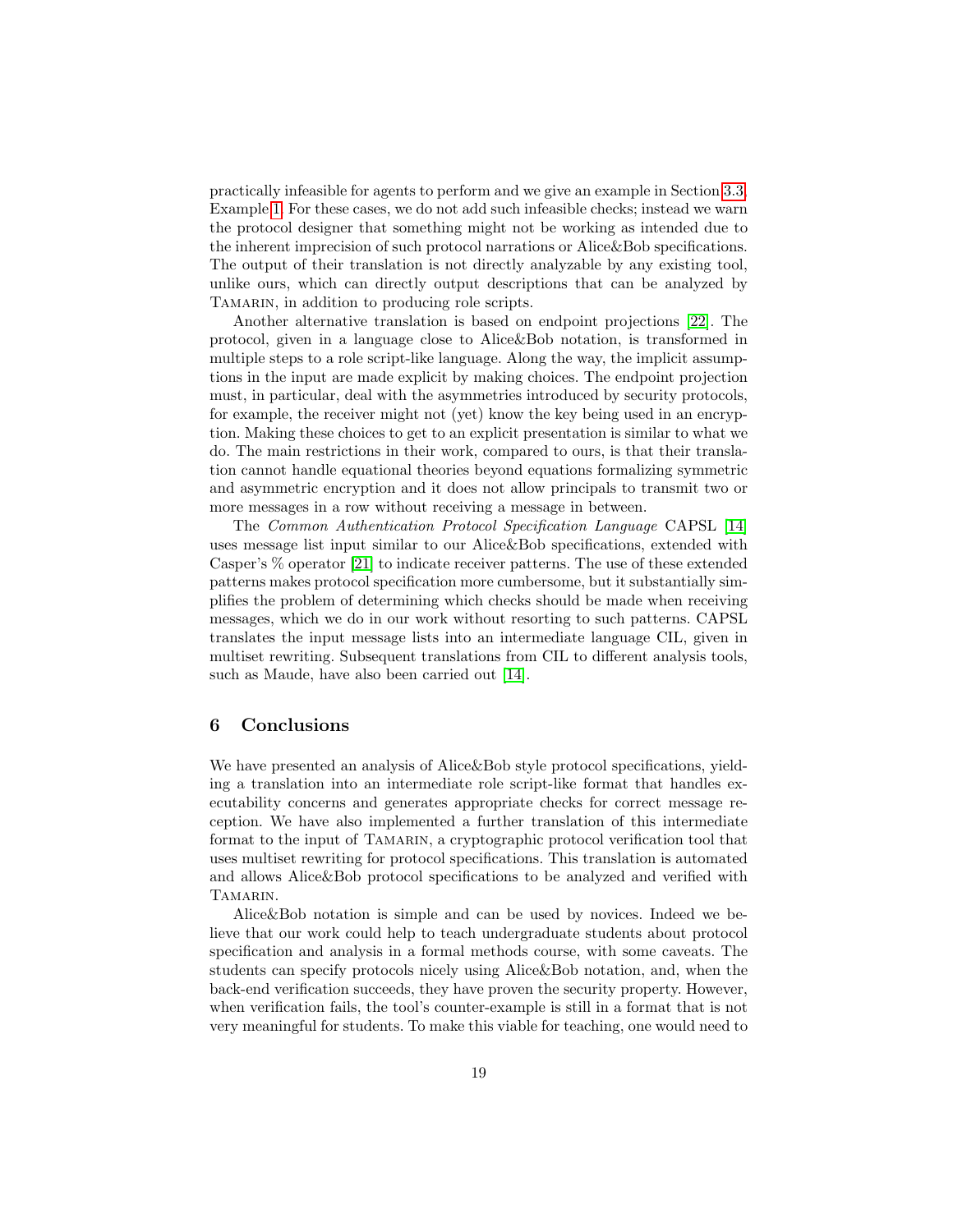define and implement a back-translation from the tool's output representation to Alice&Bob like syntax that is easier to understand. This back-translation should benefit from knowledge gained in the initial translation from Alice&Bob notation to the tool's input. In particular, for Tamarin, this counter-example output is in the form of a constraint system of dependency graphs. We are investigating the conversion of these back to Alice&Bob notation as future work.

# References

- <span id="page-19-4"></span>1. Alessandro Armando, David A. Basin, Yohan Boichut, Yannick Chevalier, Luca Compagna, Jorge Cuéllar, Paul Hankes Drielsma, Pierre-Cyrille Héam, Olga Kouchnarenko, Jacopo Mantovani, Sebastian Mödersheim, David von Oheimb, Michaël Rusinowitch, Judson Santiago, Mathieu Turuani, Luca Viganò, and Laurent Vigneron. The AVISPA tool for the automated validation of internet security protocols and applications. In CAV, pages 281–285, 2005.
- <span id="page-19-8"></span>2. Franz Baader and Tobias Nipkow. Term Rewriting and All That. Cambridge University Press, 1998.
- <span id="page-19-9"></span>3. David Basin, Michel Keller, Saša Radomirović, and Ralf Sasse. Alice&Bob protocols. Available at <http://www.infsec.ethz.ch/research/software/anb.html>.
- <span id="page-19-0"></span>4. David A. Basin, Cas Cremers, and Simon Meier. Provably repairing the ISO/IEC 9798 standard for entity authentication. Journal of Computer Security, 21(6):817– 846, 2013.
- <span id="page-19-3"></span>5. David A. Basin, Cas J. F. Cremers, Tiffany Hyun-Jin Kim, Adrian Perrig, Ralf Sasse, and Pawel Szalachowski. ARPKI: attack resilient public-key infrastructure. In Gail-Joon Ahn, Moti Yung, and Ninghui Li, editors, Proceedings of the 2014 ACM SIGSAC Conference on Computer and Communications Security, Scottsdale, AZ, USA, November 3-7, 2014, pages 382–393. ACM, 2014.
- <span id="page-19-1"></span>6. B. Blanchet. Proverif automatic cryptographic protocol verifier user manual. CNRS, Departement dInformatique, Ecole Normale Superieure, Paris, 2005.
- <span id="page-19-11"></span>7. Bruno Blanchet. An efficient cryptographic protocol verifier based on prolog rules. In Computer Security Foundations Workshop (CSFW), pages 82–96. IEEE, 2001.
- <span id="page-19-10"></span>8. Carlos Caleiro, Luca Viganò, and David Basin. Deconstructing Alice and Bob. Electronic Notes in Theoretical Computer Science (Proceedings of the Workshop on Automated Reasoning for Security Protocol Analysis, ARSPA 2005), 135(1):3– 22, 2005.
- <span id="page-19-6"></span>9. Carlos Caleiro, Luca Viganò, and David A. Basin. On the Semantics of Alice&Bob Specifications of Security Protocols. Theor. Comput. Sci., 367(1-2):88–122, 2006.
- <span id="page-19-12"></span>10. Yannick Chevalier and Michaël Rusinowitch. Compiling and securing cryptographic protocols. Information Processing Letters, 110(3):116–122, 2010.
- <span id="page-19-7"></span>11. Manuel Clavel, Francisco Durán, Steven Eker, Patrick Lincoln, Narciso Martí-Oliet, José Meseguer, and Carolyn L. Talcott, editors. All About Maude - A High-Performance Logical Framework, How to Specify, Program and Verify Systems in Rewriting Logic, volume 4350 of LNCS. Springer, 2007.
- <span id="page-19-5"></span>12. Hubert Comon-Lundh and Stéphanie Delaune. The finite variant property: How to get rid of some algebraic properties. In Jürgen Giesl, editor, RTA, volume 3467 of LNCS, pages 294–307. Springer, 2005.
- <span id="page-19-2"></span>13. Cas J.F. Cremers. Unbounded Verification, Falsification, and Characterization of Security Protocols by Pattern Refinement. In ACM Conference on Computer and Communications Security (CCS), pages 119–128. ACM, 2008.